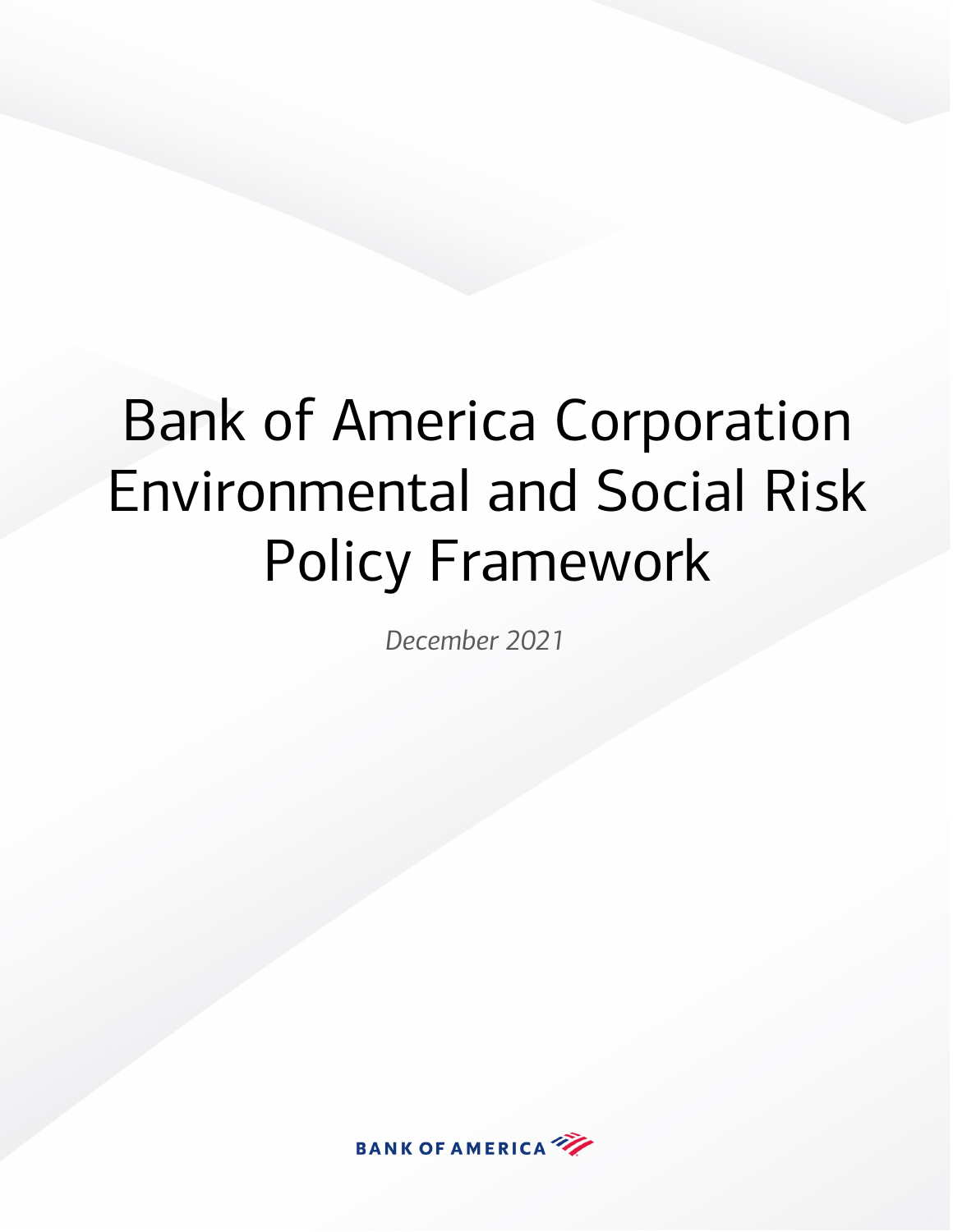# <span id="page-1-0"></span>**Table of Contents**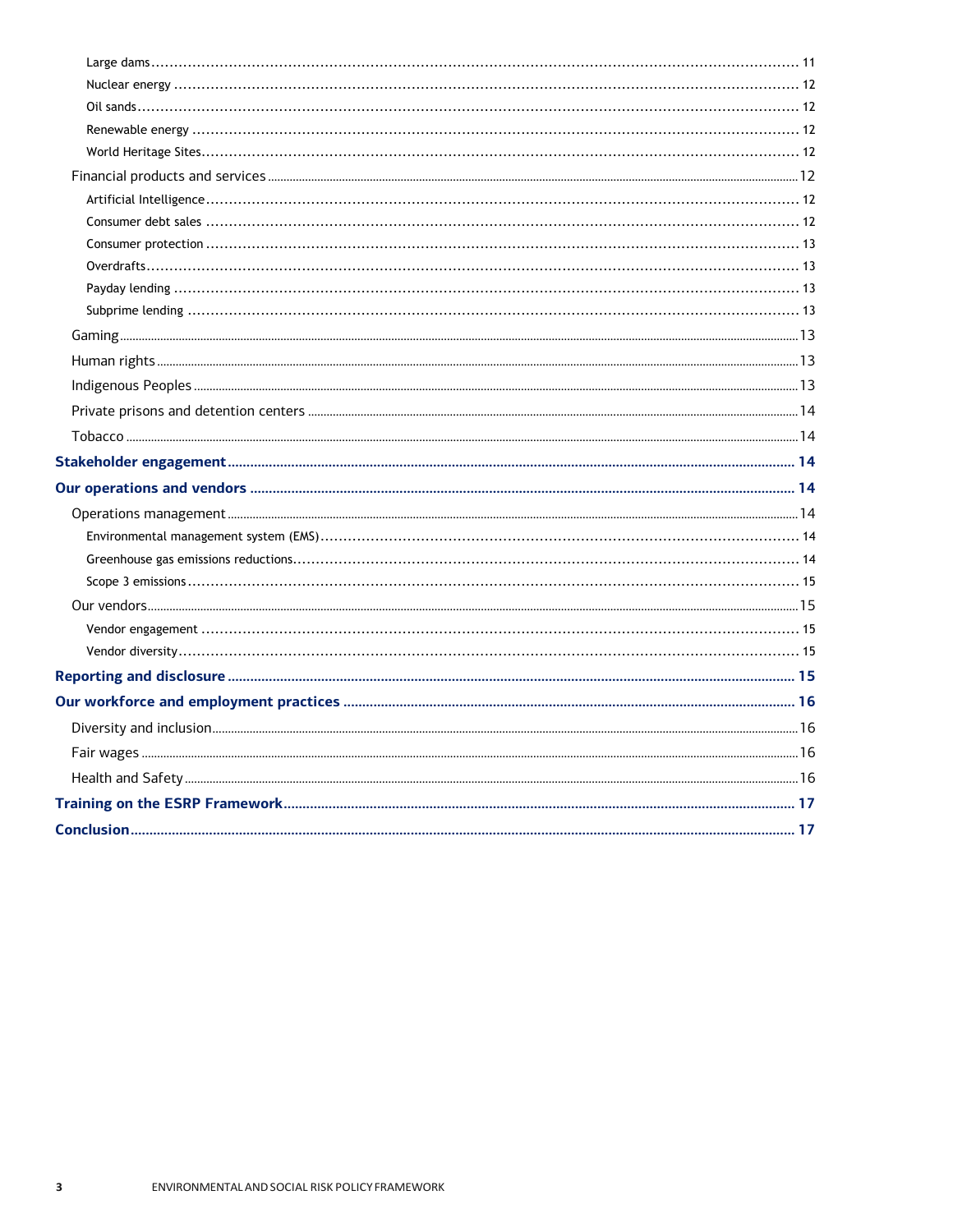# <span id="page-3-0"></span>Introduction

At Bank of America, we drive our business by focusing on responsible growth and Environmental, Social and Governance (ESG) leadership. Responsible growth means we have to grow and win in the marketplace by developing a deep relationship with each client, and by serving the client well. We must do this in a way that manages risk carefully and ensures our growth is sustainable, enabling us to continue to invest in our people, capabilities and communities.

ESG principles help define how Bank of America delivers responsible growth and contributes to the global economy. Our ESG leadership enables us to pursue growing business opportunities and manage risks associated with addressing the world's biggest environmental and social challenges. It defines how we deploy our capital and resources, informs our business practices and helps determine how and when we use our voice in support of our values. Integrated across our eight lines of business, our ESG focus reflects how we hold ourselves accountable and allows us to create shared success with our clients and communities.

# <span id="page-3-1"></span>Our approach

# <span id="page-3-2"></span>*Risk management*

As a financial institution, risk is inherent in all of our business activities. At Bank of America, the principles of sound risk management are embodied in our values, operating principles and Code of Conduct, which all employees are expected to follow. Our Risk Framework describes our risk management approach and provides for the clear ownership of and accountability for managing risk well across the company. Key to this philosophy is that all employees are accountable for identifying, escalating and debating risks facing the company.

We have established this Environmental and Social Risk Policy (ESRP) Framework to provide additional clarity and transparency around how we approach environmental and social risks, which touch almost every aspect of our business. Like all risks, environmental and social risks require coordinated governance, clearly defined roles and responsibilities, and well-developed processes to ensure they are identified, measured, monitored and controlled appropriately and in a timely manner.

This ESRP Framework is aligned with our Enterprise Risk Framework, which outlines Bank of America's approach to risk management and each employee's responsibilities for risk management. As articulated in our Enterprise Risk Framework, there are seven key risk types that we face as an organization: strategic, credit, market, liquidity, operational, compliance and reputational. Increasingly, environmental and social issues impact many of these risk areas, but most often result in potential reputational risk at this point in time.

# <span id="page-3-3"></span>*Materiality*

Bank of America takes a proactive approach to identifying and managing risks, which includes an ongoing and rigorous process for identifying the issues that are most material to our company. This process includes formal and informal engagement with both internal and external stakeholders, including clients, shareholders, socially responsible investment firms, and experts from civil rights, consumer, community development and environmental organizations. We weigh the importance of risk issues in relation to our stakeholders and to our business success.

Our initial lens has been and continues to be our seven key risk types, but our materiality assessments<sup>[1](#page-3-5)</sup> help us to better understand that enterprise risk also includes risks that threaten the safety, human dignity and equal treatment of our employees, clients and the communities where we do business. These broader risks include issues such as climate change and human rights. Due to the extensive and complex role we play in the local and global economy, these issues can and will impact our future business performance, making our management of them a business imperative.

Our ESRP Framework guides our approach to managing material issues. In developing this ESRP Framework, we have benchmarked all of our existing environmental and social policies and positions against industry best practices.

# <span id="page-3-4"></span>*Governance*

To strengthen our oversight of environmental, social and governance issues, we established our Global Environmental, Social & Governance Committee (ESG Committee), a management-level committee comprised of senior leaders across every major line of business and support function. The ESG Committee reports to the Corporate Governance, ESG and Sustainability Committee of the Board of Directors on environmental and social activities and practices, and also updates the Enterprise Risk Committee of the Board of Directors. The Corporate Governance, ESG and Sustainability Committee has overall responsibility for reviewing the company's activities and practices relating to ESG matters.

 $\overline{a}$ 

<span id="page-3-5"></span> $1$  We have completed a detailed Environmental, Social and Governance (ESG) materiality assessment in line with the Global Reporting Initiative's  $\underline{G4}$  Sustainability [Reporting Standards,](https://www.globalreporting.org/) and published the results in both our 2015 Business Standards Report and ESG Addendum ([ESG Report\)](https://about.bankofamerica.com/en-us/what-guides-us/reporting.html#fbid%3DhonN3prztOj). We update and review this materiality assessment with our Global ESG Committee (see discussion below) on a regular basis.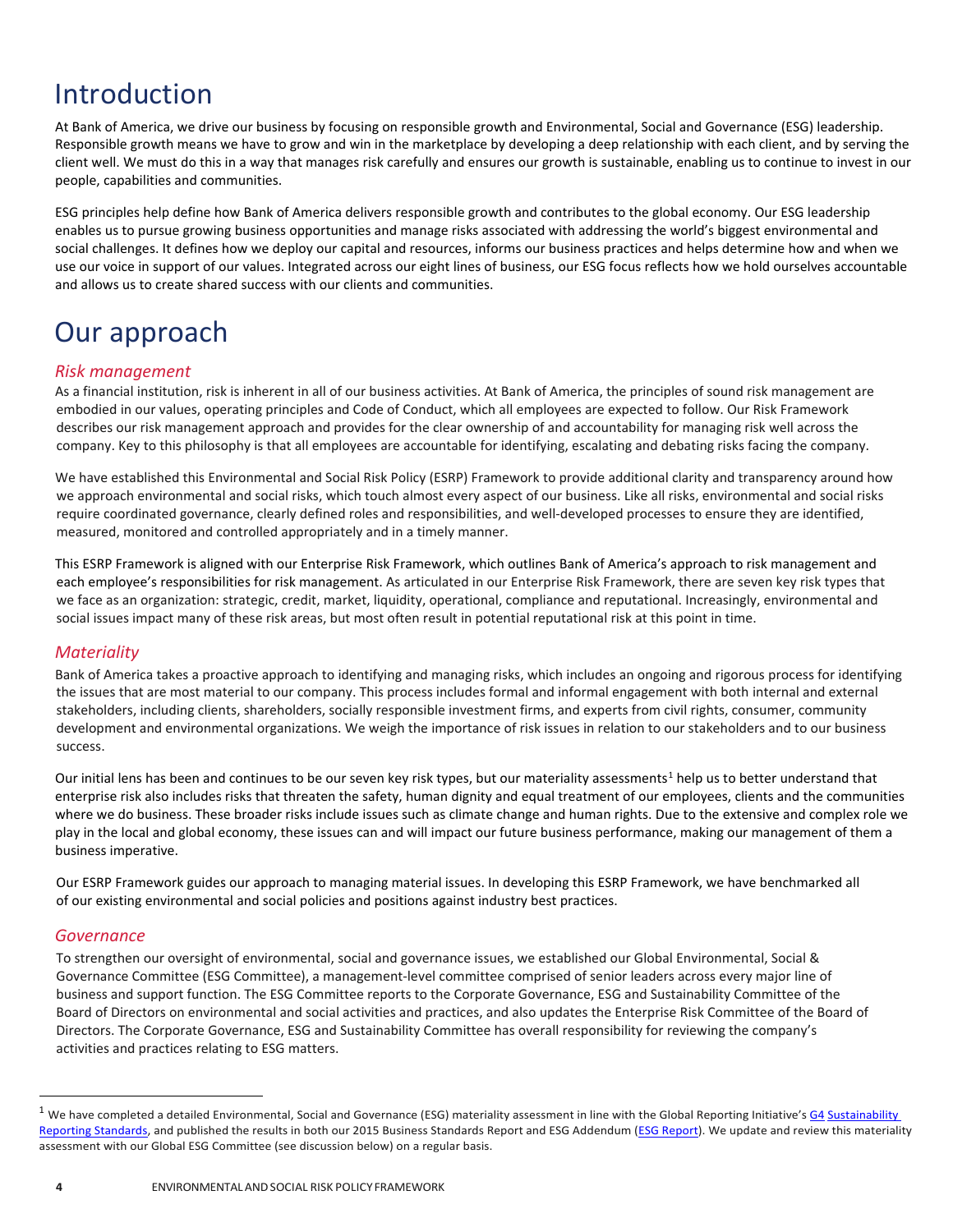The ESG Committee also engages other management committees as necessary. On matters of environmental and social risk, the ESG Committee reports to the Management Risk Committee, which in turn reports to the Enterprise Risk Committee of the Board of Directors. Bank of America's Global Climate Risk Executive, who reports to our Chief Risk Officer, updates the Management Risk Committee on matters related to climate risk.

As part of our focus on sustainable finance, Bank of America has also established a Sustainable Markets Committee (SMC), which also reports to the ESG Committee. The SMC is focused on accelerating our progress and identifying new opportunities in sustainable finance, including advancing environmental transition and promoting inclusive development.

The ESRP Framework is reviewed by the Global ESG Group at least every two years. If at that time, or any other time in the interim, changes need to be made to the ESRP Framework, they will be reviewed and approved by the ESG and Management Risk committees and will be reflected, as appropriate, in internal policies and procedures.

# <span id="page-4-0"></span>Our relationship with individual clients

We serve individual consumers and small businesses with a full range of banking products and services, including retail financial centers and digital banking options. We focus on helping individuals navigate every stage of their financial lives and we work to provide education and support to meet our clients' needs.

We also support communities in becoming more financially resilient by delivering access to products, resources and capital at scale. Serving clients and partners in low- and moderate-income (LMI) communities is part of our broader business strategy, and our continued investment in a tailored community-centered approach means that we can make a meaningful impact by advancing economic mobility for our clients and making neighborhoods stronger.

This approach includes connecting communities to local financial centers, offering safe and transparent products, enabling digital banking and providing resources that build financial literacy among clients. We are providing capital to help drive small business and community development through loans and grants to community development financial institutions (CDFIs). We have also established relationships with more than 250 CDFI partners to extend credit to those individuals and organizations who may not qualify for traditional lending.

### <span id="page-4-1"></span>*Wealth management*

Our wealth management clients are increasingly interested in the role that ESG criteria can play in evaluating portfolio risks and longterm investment opportunities. They are also interested in the positive societal impact their investments may have.

Our wealth management business has developed — and continues to expand — an offering that provides our clients access to strategies across multiple asset classes that integrate ESG criteria into their investment approach. We are committed to continuously providing education and thought leadership to advisors, portfolio managers and clients on the benefits of incorporating ESG criteria into investment strategies and portfolios.

# <span id="page-4-2"></span>Our relationship with business clients

A key aspect of our strategy is active and extensive engagement with our clients. This engagement allows us to deepen our collective understanding of issues, learn and share perspectives, and, often, create connections between stakeholders with differing views. While this engagement can be conducted in conjunction with due diligence related to a specific transaction, it is ongoing and in addition to the due diligence and risk review processes highlighted below.

As part of our Know Your Customer (KYC) Policy, due diligence, and other onboarding processes, front line units and risk teams will determine if a proposed transaction or relationship presents any potential environmental or social risks. This determination is driven by a number of factors, including cross-referencing our prohibition list and any areas of heightened sensitivity, which are both part of this ESRP Framework; understanding our clients' business, industry, management and reputation; application of our policies; adherence to regulation; and consultation with subject matter experts (SMEs) and teams focused on client screening and onboarding.

# <span id="page-4-3"></span>Due diligence, heightened risk review and business restrictions

### <span id="page-4-4"></span>*Standard due diligence*

Standard due diligence is conducted when environmental and social risks are well understood or expected to be relatively low for the client, business activity, industry or geography. Due diligence begins with the front line unit, and this process may include, but is not limited to, client engagement, media searches and other screening tools. This standard review may result in a client relationship or transaction being approved, conditionally approved subject to specific mitigating actions, or declined in line with the line of business approval process. If, during this due diligence process, the client, business activity, industry or geography is identified as posing heightened risk, then enhanced due diligence will be conducted.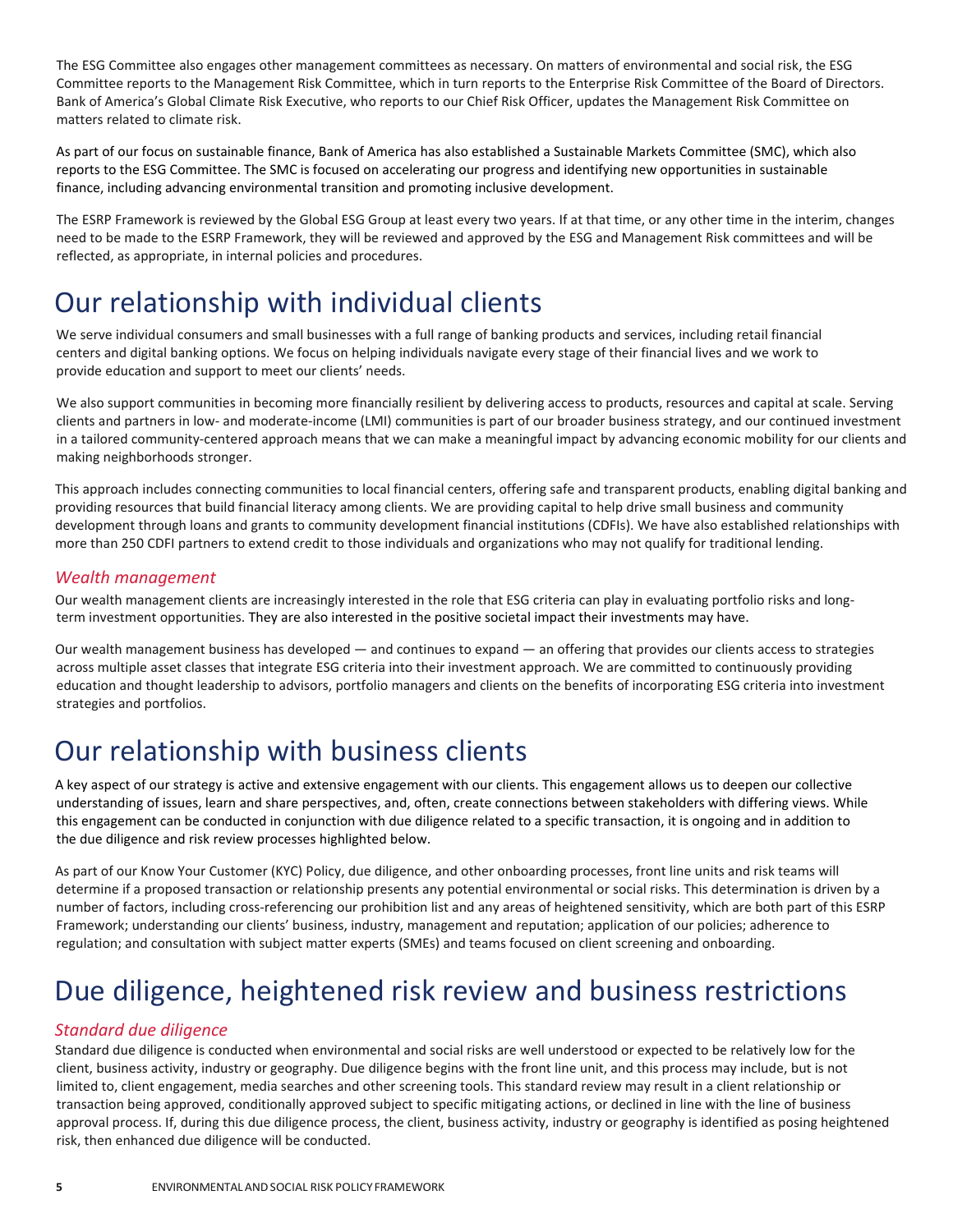### <span id="page-5-0"></span>*Enhanced due diligence*

A client relationship or transaction may require enhanced due diligence related to environmental and social issues due to a policy or standard, because a front line unit or risk manager made a referral after standard due diligence; or if the client, business activity, industry or geography is deemed sufficiently sensitive. In these instances, enhanced due diligence is conducted before the relationship or transaction can proceed toward approval.

Enhanced due diligence includes a deeper analysis of issues related to client transactions and associated stakeholders. While each client opportunity is unique and therefore requires a customized due diligence process, there are common elements to enhanced due diligence as it relates to the environmental and social areas identified in this ESRP Framework. Enhanced due diligence is conducted by individuals with subject matter expertise and an understanding of a range of stakeholder perspectives. We recognize that environmental and social issues can be interrelated and both need to be considered. Evaluation of environmental matters may include land and water use impacts, a remediation/reclamation track record (if applicable), climate risk reporting, community and stakeholder engagement and overall transparency. Evaluation of social issues may include a review of the client's relationship with relevant civil society organizations, and a particular focus on stakeholder engagement with local communities including Indigenous Peoples and First Nations relations.

The enhanced due diligence process is tailored to provide a deep analysis of risk issues for specific transactions, thus each analysis varies. These analyses may include, but are not limited to, direct client discussion on related environmental and social risks, review of client disclosures, a comparison of the client's practices to industry peers', and consultation with and assessment by additional SMEs. Reviewed material may include regulatory filings, environmental and social impact reports and assessments, Task Force on Climate-related Financial Disclosure (TCFD) reporting, ESG and Corporate Social Responsibility (CSR) reports, and a media search that is focused on environmental and social reputation risk.

Issues that have additional enhanced due diligence specific to this topic are detailed in the section below titled *Managing environmental and social areas of heightened sensitivity.*

### <span id="page-5-1"></span>*Committee review of reputational risk*

If due diligence reveals that a business activity presents significant environmental and social risk, that activity — including client relationships, transactions, new products or other corporate activities — may be escalated to the appropriate committee responsible for reputational risk management for further evaluation. These committees are comprised of the business heads and senior executives from our Global Risk, Compliance, Legal and ESG groups, and can approve, conditionally approve or decline a business activity. If the committee does not approve a business activity, the business head may appeal the matter to the executive management team.

#### <span id="page-5-2"></span>*Business restrictions*

Bank of America will not knowingly engage in illegal activities including:

- Bribery including giving, offering, receiving or requesting bribes
- Child labor, forced labor or human trafficking including engaging with companies or transactions in which a client is directly involved in child labor, forced labor or human trafficking
- Illegal logging or uncontrolled fire including transactions in which a client engages in illegal logging or uncontrolled use of fire for clearing forest lands
- Transactions for illegal purposes including transactions involving internet gaming in certain jurisdictions

There are certain business activities which have increased investor, client, employee, and regulator scrutiny. These transactions are evaluated through our Risk Framework, as are all transaction and client decisions, in the ordinary course of business. This process is clientspecific, deal-specific, and subject to rigorous governance review. This process considers portfolio-level credit, operational, reputational, and other risks, including climate and concentration risk. As part of that operating model, we have determined that we are currently unable to engage in the following activities based on the appropriate application of our Risk Framework and enhanced due diligence standards:

- Providing payday lending services directly to our consumer clients or providing credit to business clients with significant payday lending activities
- Financing the manufacture of military-style firearms for non-law enforcement, non-military use
- Financing private prisons and detention centers including companies that provide prisoner and immigrant detention services for U.S. federal and state governments
- Direct financing of petroleum exploration or production activities in the Arctic
- Direct financing of the construction of new coal-fired power plants or expansion of existing unless those facilities employ technology that is focused on complete or near elimination of atmospheric carbon emissions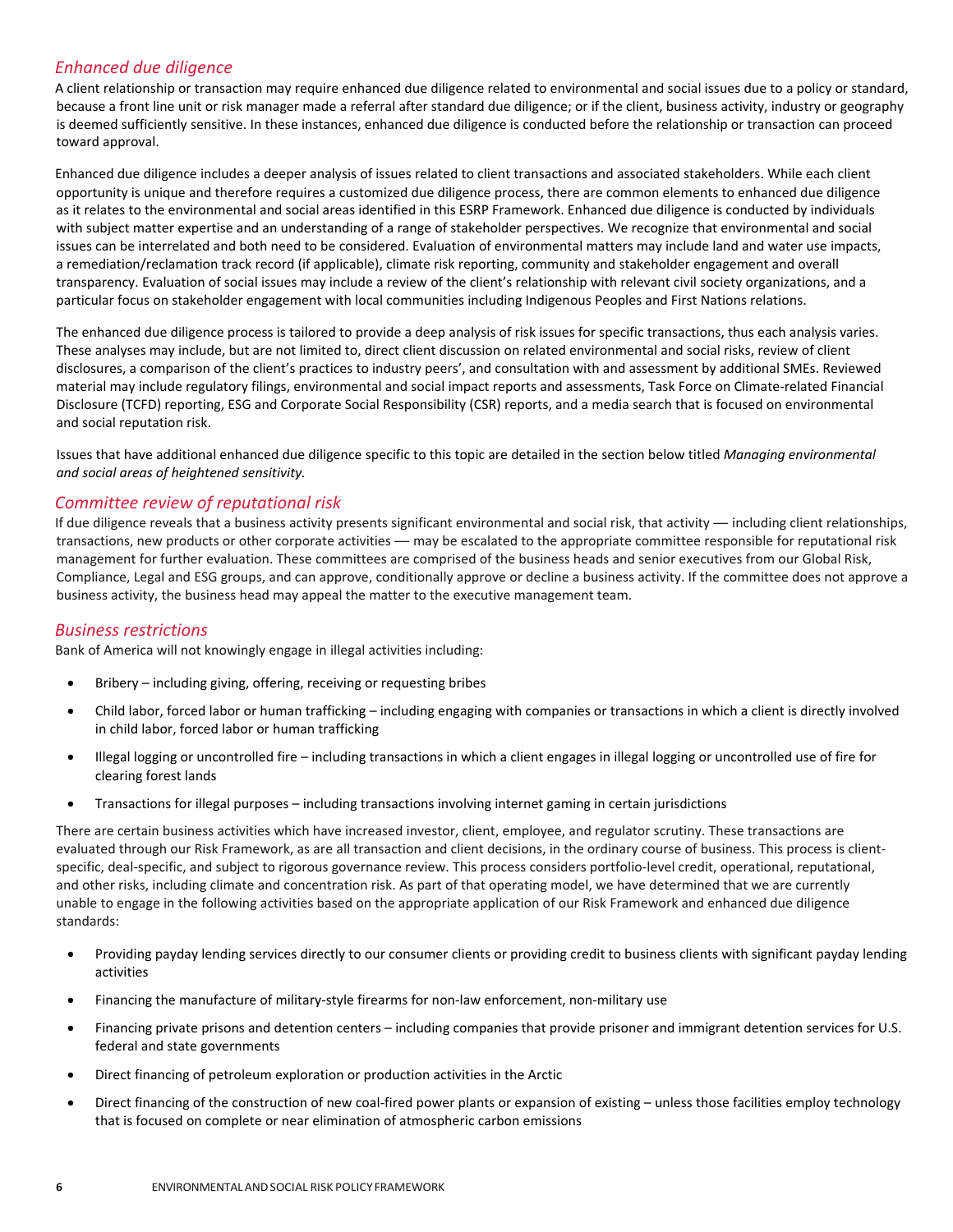- Direct financing of new thermal coal mines or the expansion of existing mines
- Natural resource extraction in UNESCO World Heritage Sites engaging in transactions focused on natural resource extraction within UNESCO World Heritage Sites, unless there is prior consensus between UNESCO and the host country's governmental authorities that activities will not adversely affect the natural or cultural value of the site
- Transactions designed to manipulate financial results including transactions or activities designed to artificially or unfairly manipulate or change the reported value of a client, instrument or transaction or inappropriately reduce tax liabilities

#### <span id="page-6-0"></span>*General purpose financing*

As part of our ongoing client engagement process, we regularly monitor our client relationships. We recognize that some clients use general purpose financing to support the development of specific projects and that environmental and social risk can be elevated in a specific project. In some cases, it can even be elevated in an entire sector or industry. We actively engage with clients and prospective clients with significant exposure to highly associated environmental and social risks and, in some circumstances, conduct enhanced due diligence as part of our normal KYC practices.

#### <span id="page-6-1"></span>*Subject matter experts (SME)*

Bank of America employs a variety of internal SMEs who participate in the environmental and social risk management process. These SMEs include employees from our front line units, as well as our Global ESG Group and our Global Risk Management and Public Policy teams. Risk assessments may be conducted by consultants along with internal or external experts, and they range from simple questionnaires to complex evaluations that may include geological, engineering and other analyses.

# <span id="page-6-2"></span>Positions on key issues

#### <span id="page-6-3"></span>*Climate change and energy*

Climate change is no longer a far off risk but rather a global concern with impacts that are already beginning to unfold, including increased frequency and severity of extreme weather conditions, melting glaciers, loss of sea ice, accelerated sea level rise and longer, more intense heat waves and droughts. As evidenced by the United Nations Intergovernmental Panel on Climate Change's [Fifth Assessment Report](https://www.ipcc.ch/assessment-report/ar5/) and the U.S. government's [Fourth National Climate Assessment,](https://nca2018.globalchange.gov/) urgent action is needed to address climate change and prevent its increasingly devastating impacts from accelerating further.

At Bank of America, we recognize that climate change poses a significant risk to our business, our clients and the communities where we live and work. As a global financial institution, we are working to meet regulatory expectations on managing climate risk that apply to our international entities, including those under the supervision of the European Central Bank and the Bank of England. As part of this effort, we have developed methodologies to assess climate-related risks at the industry, country and obligor-level, as well as developing climate scenario stress test capabilities, among other initiatives.

Addressing climate change and helping our clients and communities transition to low- and no-carbon technologies and business models also presents a substantial opportunity for us. As one of the world's largest financial institutions, we have a responsibility and an important role to play in helping to mitigate and build resilience to climate change by using our expertise, resources and influence. In alignment with more than 190 countries, we support the [Paris Climate Agreement](https://unfccc.int/process-and-meetings/the-paris-agreement/the-paris-agreement) on climate change, its commitment to take action to keep global temperature rise this century to well below 2°C above pre-industrial levels, and its efforts to limit the temperature increase to no more than 1.5°C.

Bank of America set a goal to achieve net zero emissions from our operations, supply chain and financing activities before 2050, in alignment with the Paris Climate Agreement and climate science. Achieving this goal will be challenging: our success will require technological advances, clearly defined roadmaps for industry sectors, public policies that improve cost of capital for net zero transition and better emissions data reporting. And it will require ongoing, strong and active engagement with clients, suppliers, investors, government officials and other stakeholders. In July 2020, we joined the Partnership for Carbon Accounting Financials (PCAF), to collaborate with other banks to determine a consistent methodology to assess and disclose emissions associated with our financing activities. We are working internally to collect data and implement the methodology requirements, which are not inconsequential. In 2021, we will continue to work to overcome these challenges. Once we feel confident in our calculations, we will set public goals to reduce emissions for key high-emitting portfolios, including energy and power utilities, in line with climate science and the Paris Climate Agreement.

Meeting the goals of the Paris Climate Agreement and our own net zero goal will require changes in all sectors of our economy, particularly the transformation of critical areas like energy, power and transportation. These changes will not be possible without supportive public policy and significant private investment. We are supportive of policies that will help accelerate investment in climate alignment and have continuously stated our support for a price on carbon. Carbon pricing regimes, including carbon taxes, are seen by many policymakers and business leaders as a critical step in promoting a shift to a low-carbon economy. Bank of America supports approaches to pricing carbon that are economy-wide and market-based.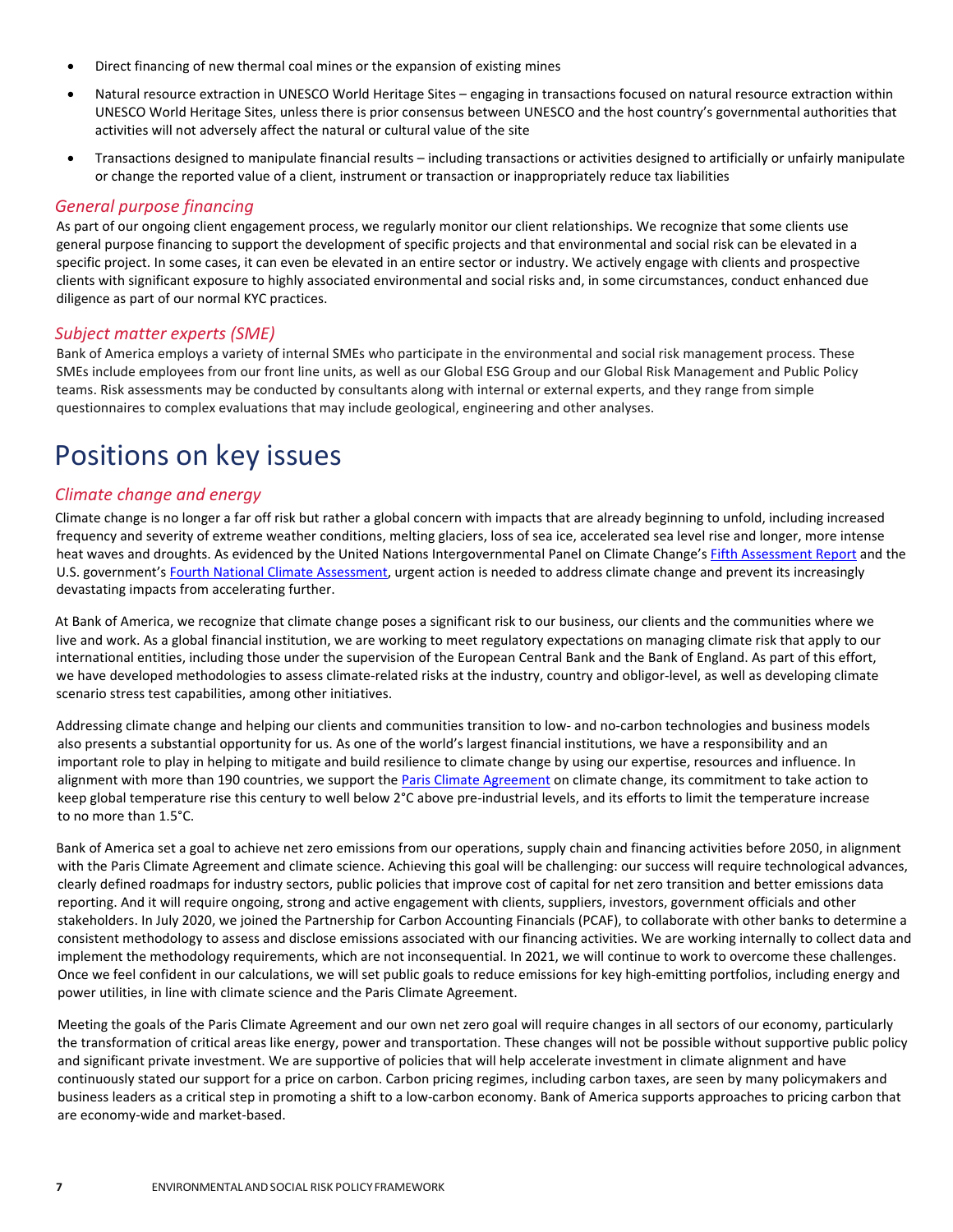# <span id="page-7-0"></span>*Human rights and racial equality*

Bank of America is committed to respecting human rights and demonstrating leadership in responsible workplace practices across our enterprise and all regions where we conduct business. We aim to align our company policies with international standards including the principles laid out in th[e United Nations Universal Declaration of Human Rights](https://www.un.org/en/universal-declaration-human-rights/), the [United Nations Guiding Principles on Business and Human](https://www.ungpreporting.org/resources/the-ungps/)  [Rights](https://www.ungpreporting.org/resources/the-ungps/) and the [International Labour Organization's \(ILO\) Fundamental Conventions.](https://www.ilo.org/declaration/info/publications/WCMS_095895/lang--en/index.htm) Our commitment to fair, ethical and responsible business practices, as we engage with our employees, clients, third parties and communities around the world, is embodied in our values, our Code of [Conduct](http://investor.bankofamerica.com/index.php/corporate-governance/code-of-conduct), ou[r Human Rights Statement](https://about.bankofamerica.com/assets/pdf/human-rights-statement.pdf) and our [Vendor Code of Conduct.](https://about.bankofamerica.com/assets/pdf/Bank_of_America_Vendor_Code_of_Conduct.pdf) We believe that human trafficking, slavery and exploitative practices such as servitude, forced labor and child labor are egregious human rights abuses. To learn more, visit our [Modern Slavery Act Statement](https://about.bankofamerica.com/assets/pdf/Modern-Slavery-Act.pdf).

We also recognize that respecting human rights includes working to address issues related to racial equality and economic opportunity in the U.S., where we are headquartered and conduct the majority of our business. We are committed to focusing our efforts, dedicating resources and collaborating with others to address systemic racism and to remove barriers to equality and economic opportunity for Black and Hispanic-Latino communities.

In 2020, we announced a \$1 billion, four-year initiative to help advance racial equality and economic opportunity, with a focus on four key pillars:

- **Health:** addressing inequities in access to healthcare
- **Jobs:** up-skilling and reskilling workers and creating a pipeline of talent for employers
- **Small business:** supporting small and minority-led businesses
- **Housing:** driving availability of affordable housing and neighborhood revitalization

We are focused on these pillars because long-term, systemic gaps in these areas have stymied or eroded progress in achieving racial equality and significant change is required for progress to continue and be sustained.

Underpinning all of our efforts to advance racial equality and economic opportunity is using our voice and our partnerships with others to convene and engage in important conversations that promote understanding and amplify a diversity of voices. It is also important to have the context of history. Part of our multi-faceted work is to frame the current challenges through the lens of historical, systemic racism. We must understand the past in order to chart a more equitable future.

We recognize that we all must do more to address systemic racism and promote racial equality and economic opportunity. We hold ourselves accountable to playing a strong part in this effort and reporting on our progress over the next four years and beyond.

# <span id="page-7-1"></span>*UN Sustainable Development Goals (SDGs) and sustainable finance*

At Bank of America, we support the aims of the 17 UN Sustainable Development Goals (SDGs) to ensure a better and more sustainable future for all people across the globe. Our sustainable finance mission is to mobilize and scale financial capital and human innovation to accelerate financing of companies and projects that are aligned with the SDGs. Our efforts are focused specifically on 1) Environmental Transition to address climate change and promote a circular economy and 2) Inclusive Development to advance community development, affordable housing, healthcare, education, financial inclusion, and gender and racial equality. We achieve these objectives by focusing on the following:

#### <span id="page-7-2"></span>**Environmental Transition**

As part of our strategy to address climate change and drive sustainable use of natural resources, we have mobilized more than \$200 billion in capital since 2007 and committed to mobilize an aggregate of at least \$445 billion by 2030 under our [Environmental](https://about.bankofamerica.com/en-us/what-guides-us/environmental-sustainability.html) [Business Initiative](https://about.bankofamerica.com/en-us/what-guides-us/environmental-sustainability.html). Under this initiative, we have partnered closely with clients to finance the adoption of low-carbon solutions that are now in widespread commercial use; for instance, Leadership in Energy and Environmental Design (LEED)- and Energy Star- certified building construction, solar and wind power generation, electric vehicles and charging infrastructure, resource efficient agriculture, and canopy protection and reforestation. Other technologies — such as hydrogen energy, waste-to-energy and carbon capture, use and sequestration (CCUS) — are still in development or have not achieved commercialization, and are therefore more challenging for a highly regulated consumer and commercial bank to finance. For those areas, we have dedicated significant intellectual, philanthropic and catalytic capital to support their advancement.

#### <span id="page-7-3"></span>**Inclusive Development**

We are also focusing our sustainable finance efforts on creating a more inclusive economy. We are actively engaged in developing financing tools, such as social and sustainability bonds, to address racial and gender inequality and gaps in healthcare and education services. Through our financing of affordable housing, we are working to increase community sustainability and services. And we are directing supply chain finance and banking services to minority-owned or operated suppliers to larger corporations to help these businesses grow. These are just some examples of ways in which we are focusing our sustainable finance activities to drive inclusive development — we will continue to innovate and expand in this area as we move forward.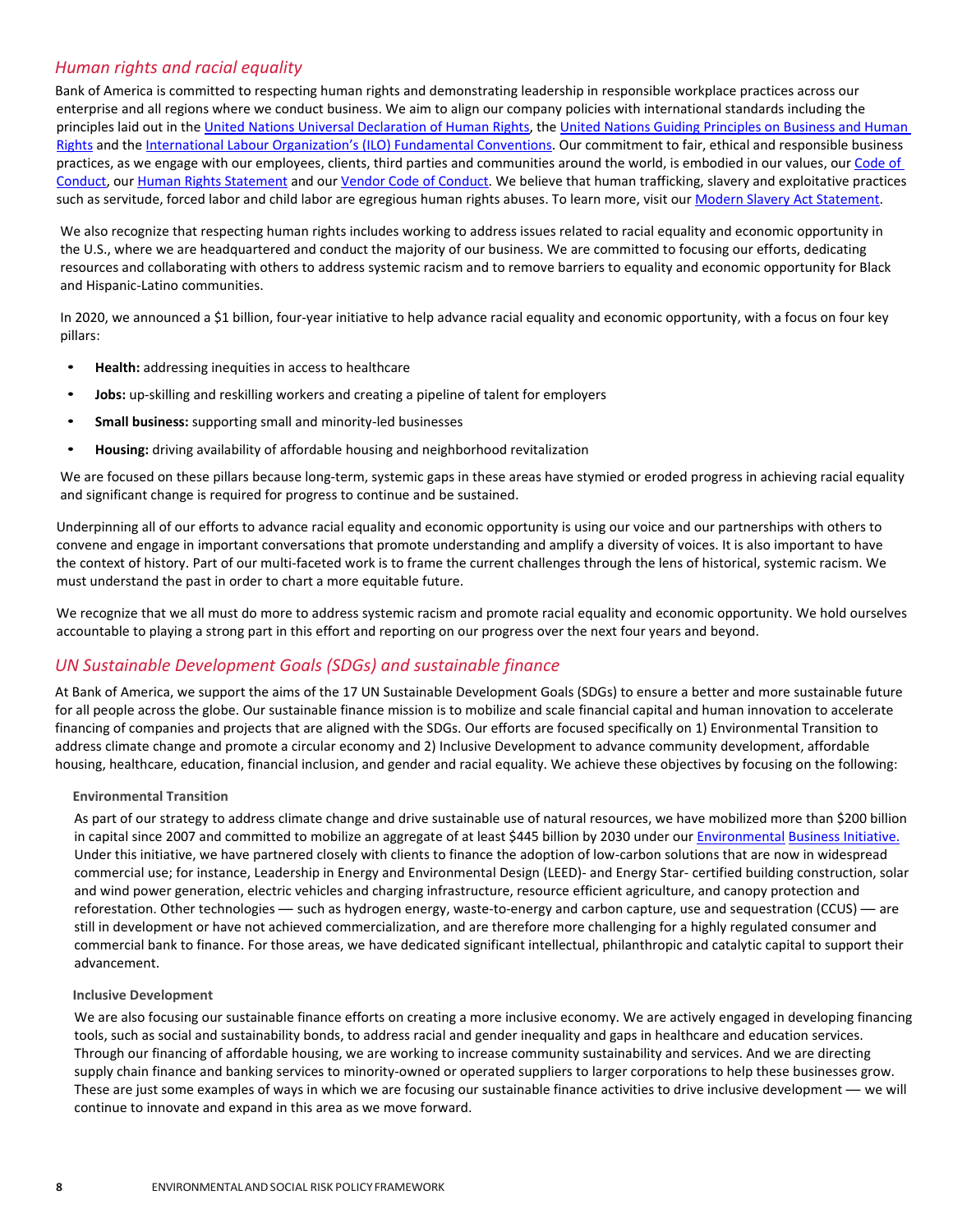# <span id="page-8-0"></span>External standards

Bank of America is a participant in or signatory to the following principles (listed alphabetically) and we use these principles to help guide our approach to lending, investing and other financing decisions relating to critical environmental and social issues.

### <span id="page-8-1"></span>*Equator Principles*

The [Equator Principles](https://equator-principles.com/) provide a framework, adopted by financial institutions, for determining, assessing and managing environmental and social risk in projects. They are primarily intended to establish a minimum standard for due diligence in project- related lending and finance. By following and supporting the Equator Principles, we help to ensure financing for projects in a manner that is socially responsible and reflective of sound environmental management practices. Bank of America continues to support these principles as an industry best standard.

# <span id="page-8-2"></span>*Green, Social and Sustainability Bond Principles*

In June 2013, Bank of America co-authored a white paper called "A Framework for Green Bonds." We then co-led a consortium of banks to publish th[e Green Bond Principles,](https://www.icmagroup.org/green-social-and-sustainability-bonds/green-bond-principles-gbp/) using the Framework document as a blueprint. The document was subsequently passed to the International Capital Market Association (ICMA), the newly named Secretariat. As an inaugural member of ICMA's Green Bond Principles Executive Committee, Bank of America also contributed to the release o[f ICMA's Social Bond Principles](https://www.icmagroup.org/green-social-and-sustainability-bonds/social-bond-principles-sbp/) an[d Sustainability](https://www.icmagroup.org/green-social-and-sustainability-bonds/sustainability-bond-guidelines-sbg/)  [Bond Guidelines.](https://www.icmagroup.org/green-social-and-sustainability-bonds/sustainability-bond-guidelines-sbg/) We currently are a member of the executive committee of ICMA's Green and Social Bonds Principles, reflecting our leadership in this market.

# <span id="page-8-3"></span>*Partnership for Carbon Accounting Financials (PCAF)*

Bank of America joined [PCAF](https://carbonaccountingfinancials.com/) in 2020, where we collaborated with other financial institutions to develop the Global GHG Accounting and Reporting Standard for Financial Institutions, a common framework to assess greenhouse gas (GHG) emissions from financing activities ("financed emissions"). We are the largest and most diversified global financial institution to join the group to date and are a member of the PCAF Core Team. By joining PCAF, we have committed to begin to disclose our financed emissions no later than 2023.

### <span id="page-8-4"></span>*Principles for Responsible Investing*

Bank of America's Global Wealth and Investment Management business was one of the first major wealth management firms to become a signatory to the United Nations-supported Principles for Responsible Investment (PRI). Since its launch in 2006, the [PRI](https://www.unpri.org/) has been instrumental in raising awareness abou[t responsible investment](https://www.unpri.org/pri/what-are-the-principles-for-responsible-investment) among the global investment community and fostering collaboration among companies and policymakers on environmental and social issues.

# <span id="page-8-5"></span>*Task Force for Climate-related Financial Disclosures (TCFD)*

In 2017, the TCFD released its recommended voluntary, consistent financial disclosures designed to be used by investors, lenders and insurance underwriters in understanding material climate-related risks. Bank of America has signed on to support the TCFD recommendations alongside more than 600 other companies, including many peers and clients. In 2020, Bank of America released our firs[t TCFD Report](https://about.bankofamerica.com/en-us/what-guides-us/task-force-on-climate-related-financial-disclosures-report.html), reflecting our focus on disclosure and transparency of climate-related business risks and ensuring climate-related risks and opportunities are properly managed within our business. Our TCFD Report articulates how we evaluate the impact of climate change on our business, how we effectively manage those risks, and how we continue to enhance our understanding of measuring and modeling climate-related risks and their potential significance.

### <span id="page-8-6"></span>*UN Guiding Principles on Business and Human Rights*

The United Nations Guiding Principles on Business and Human Rights (UNGP) provide guidance on a corporation's responsibility to respect human rights. Bank of America uses the UNGP and other external frameworks to help inform our policies and practices in this area, as articulated in our [Human Rights Statement.](https://about.bankofamerica.com/assets/pdf/human-rights-statement.pdf)

### <span id="page-8-7"></span>*The Wolfsberg Principles*

Environmental crime and social crime, such as human trafficking, can be forms of financial crime, as both create profits for transactional criminal groups. The Wolfsberg Group is an association of thirteen global banks that aims t[o develop frameworks](https://www.wolfsberg-principles.com/) and guidance for the management of financial crime risks, particularly with respect to Know Your Customer (KYC), Anti-Money Laundering (AML) and Counter Terrorist Financing policies. Bank of America has been part of the Wolfsberg Group since 2015 and has completed the Wolfsberg Financial Crimes Questionnaire, for use by any financial institution that requires more detailed information about Bank of America's AML compliance program.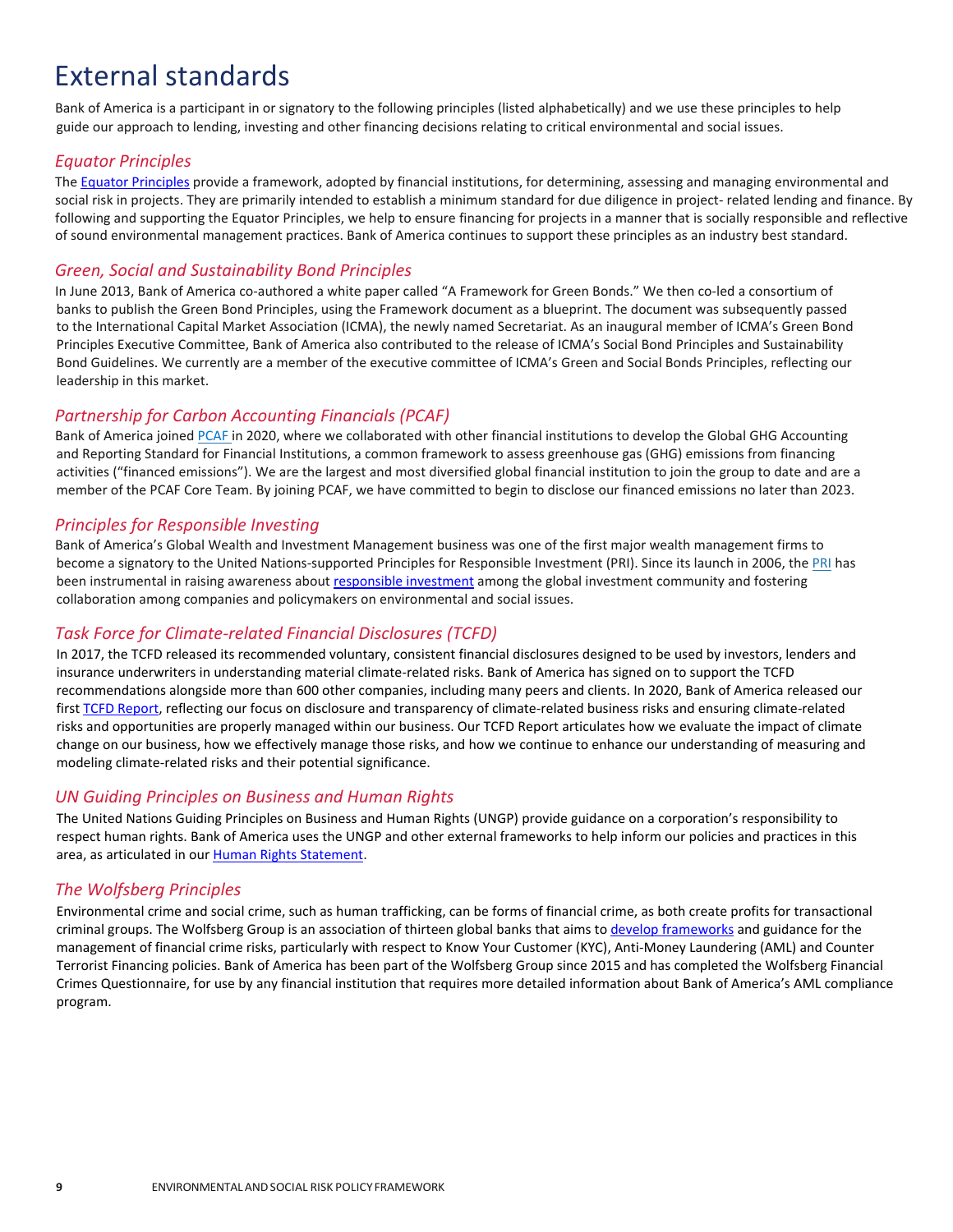# <span id="page-9-0"></span>Managing environmental and social areas of heightened sensitivity

This section contains a summary (in alphabetical order) of environmental and social topics that Bank of America recognizes as being of heightened sensitivity and importance to us and our stakeholders, along with our approach to each area. While we expect our clients to comply with environmental laws and regulations, we also take additional measures to identify, evaluate and mitigate environmental and social risks for certain clients, business activities, industries and geographies. Issues that need additional enhanced due diligence are detailed in the sections below.

### <span id="page-9-1"></span>*Arms and munitions*

Our Arms and Munitions Policy establishes an enhanced due diligence standard for clients and transactions involved in arms and munitions trade finance, with a primary focus on managing reputational risk concerns. The maintenance and implementation of this policy is conducted by SMEs with specialized industry knowledge and follow a clear process with senior executive checkpoints, escalation routines and risk management. As previously articulated in pages 6-7 of this document under the section addressing business restrictions, we will not currently finance the manufacture of military-style firearms for non-law enforcement, non-military use.

#### *Biodiversity and ecosystems*

<span id="page-9-2"></span>There are many areas of the planet with rich biodiversity and sensitive ecosystems that are particularly vulnerable to the negative impacts of irresponsible development and unsustainable practices. Recent reports show that the world's natural systems are in decline. Oceans, in particular, are impacted by climate change, overfishing and pollution. The growing deterioration of the ocean and marine life can present a range of challenges in the future, from the collapse of fish stocks to increasing ocean temperatures that contribute to stronger storm systems. We continue to monitor these issues as they evolve and relate to our clients and our business.

We recognize the importance of biodiversity and its environmental, cultural, religious and health contributions to societies. When issues of concern are identified by the front line unit or a control function, they are escalated for further review.

#### **Agricultural commodity trading**

<span id="page-9-3"></span>We recognize the risks associated with trading in agricultural commodities, where certain types of financial trading or speculation have the potential to increase the cost of food and/or food poverty, especially in developing economies. Our Commodities Trading Group periodically reviews these aspects and has determined that we do not take significant market risk. However, we continue to monitor for exposure in this regard.

#### **Forestry**

<span id="page-9-4"></span>The world's forests play a vital role in the carbon cycle and can significantly help mitigate global climate change. We developed our Forests Practices Policy, including our [position on Forest Certification](https://about.bankofamerica.com/assets/pdf/Forest_Certification.pdf) an[d Paper Procurement Policy](https://about.bankofamerica.com/assets/pdf/Paper_Procurement_Policy.pdf), in consultation with our clients who have expertise in the sector, and with environmental partners focused on developing best practices, including forestry certification. Our [Forests Practices Policy](https://about.bankofamerica.com/assets/pdf/Forest_Practices.pdf) places additional value on forestry certification by using it as a due diligence tool. The Forests Practices Policy also includes an explicit prohibition of illegal logging and practices involving uncontrolled fire.

#### **Palm oil**

<span id="page-9-5"></span>The increased use of palm oil has raised serious concerns regarding the impacts on forests and land use in sensitive tropical environments. We require clients whose business is focused on ownership and management of palm oil plantations and operations, including growers and mills, to have their operations certified, or have in place an outlined action plan and schedule for certification. We use the Roundtable on Sustainable Palm Oil (RSPO) certification or equivalent certification standards as a minimum requirement for clients, and closely monitor developments relating to the sustainable sourcing of palm oil.

#### *E[nergy, power and extrac](https://rspo.org/)tives*

<span id="page-9-6"></span>We have a comprehensive, pragmatic strategy for supporting the transition of our energy and power systems. At the same time, we recognize that activities involving natural resource extraction elevate the risk of disturbing sensitive environments which can lead to impacts on both biodiversity and the human communities that depend on them. In addition, certain energy generation can result in increased environmental risk, including climate change. Accordingly, Bank of America has developed client and transaction standards and guidance, informed by international standards and best practices, to govern particularly sensitive situations where energy and extractive activity occurs.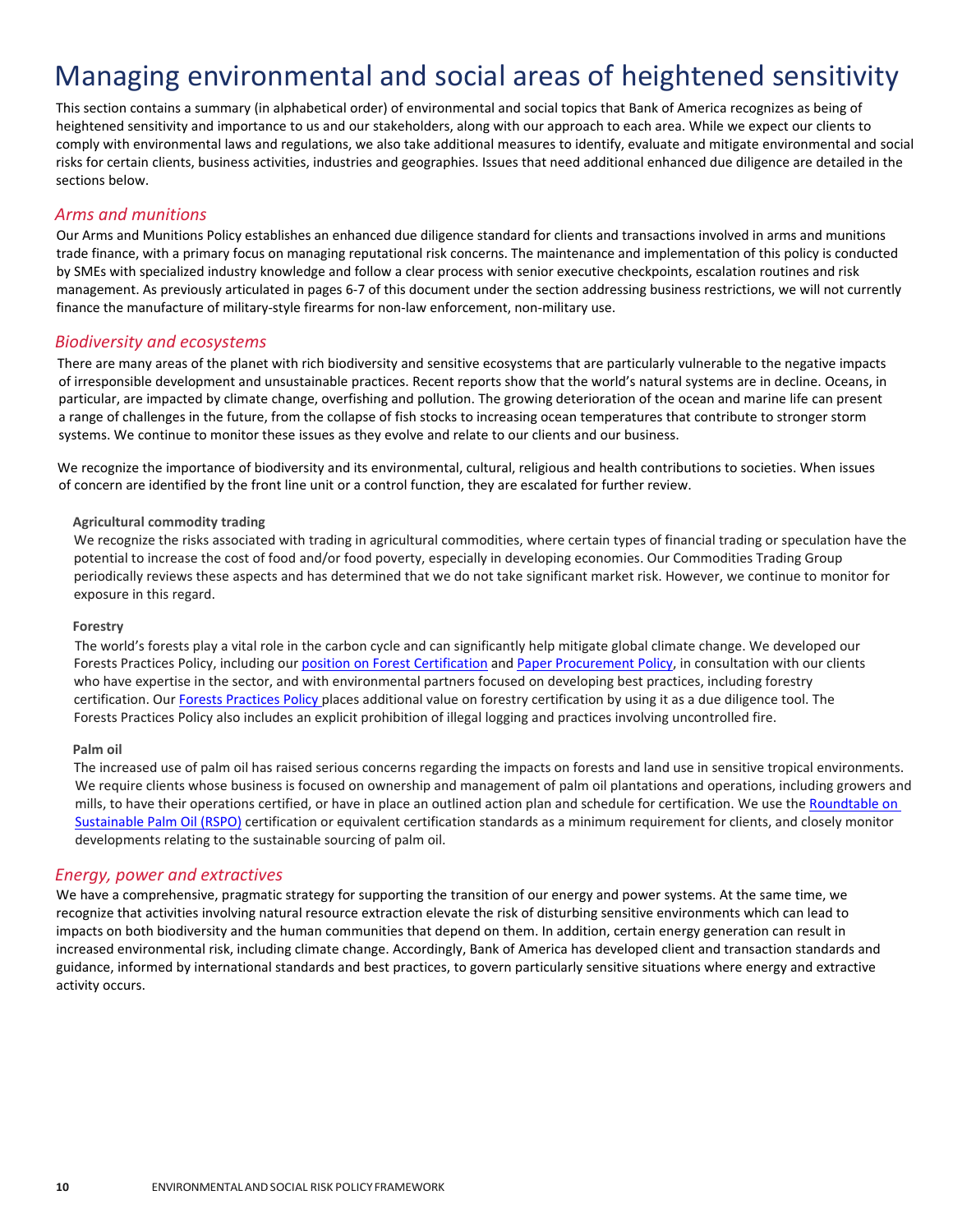In addition to the following specific policies, we are engaging with clients in the energy and power sectors to enhance GHG emissions disclosure, management and alignment with the goals of the Paris Climate Agreement. As indicated previously in this document, we will aim to set emission targets for our power utilities and energy portfolios in an effort to align them to a well below 2<sup>o</sup>C scenario.

#### <span id="page-10-0"></span>**Arctic drilling**

Bank of America recognizes that the Arctic is a unique region with specific considerations to take into account including those of marine and wildlife, a fragile ecosystem and the rights of Indigenous Peoples. As previously articulated in pages 6-7 of this document under the section addressing business restrictions, we will not directly finance petroleum exploration or production activities in the Arctic. We define the Arctic as any area north of the Arctic Circle.

#### <span id="page-10-1"></span>**Coal extraction**

Companies focused on coal extraction, particularly coal used in power generation ("thermal coal"), face significant challenges. The focus of power utility clients, investors, regulators and other stakeholders on addressing global climate change and meeting the goals of the Paris Climate Agreement — combined with the recent proliferation of natural gas, solar, wind and other lower carbon energy sources — is intensifying and accelerating these challenges. By 2025, we will phase out all financing (including facilitating capital markets transactions and advising on mergers and acquisitions) of companies deriving ≥ 25% of their revenue from thermal coal mining, unless the company has a public commitment to align its business (across Scope 1, 2 and 3 emissions) with the goals of the Paris Climate Agreement and the transaction would be facilitating the diversification of the company's business away from thermal coal. In addition, as previously articulated in pages 6-7 of this document under the section addressing business restrictions, Bank of America will not directly finance new thermal coal mines or the expansion of existing mines.

As recognized by the Energy Transition Commission, the use of metallurgical coal in steel production continues to be one of the harder to abate areas of global carbon emissions as the development of technology solutions is still in its early stages. We conduct enhanced due diligence for any transaction that provides direct financing for a metallurgical coal mine. Additionally, as a founding member of Rocky Mountain Institute's Center for Climate Aligned Finance, we will be working with peers and the industry to explore climate aligned solutions for steel production.

Coal extraction companies that engage in mountain top removal mining (MTR) in the Appalachian region of the U.S. have been subject to both enhanced regulatory oversight and criticism related to MTR's impacts. The practice involves removal of a mountain top in this geography to allow for near complete recovery of coal seams and the associated filling in of nearby valleys and streams with overburden. Bank of America does not currently and will not provide lending, capital markets or advisory services to coal extraction companies involved in MTR mining.

Ongoing transactions involving companies focused on coal extraction are subject to enhanced due diligence that incorporates evolving market dynamics, specific risks and regulations related to coal extraction, and the client's commitment, capacity and track record on ESG performance.

#### <span id="page-10-2"></span>**Coal-fired power generation**

As previously articulated in pages 6-7 of this document under the section addressing business restrictions, we will not directly finance the construction or expansion of new coal-fired power plants, including refinancing recently constructed plants, unless those facilities employ technology that is focused on complete or near elimination of atmospheric carbon emissions, such as carbon capture technology.

#### <span id="page-10-3"></span>**Energy transport**

Bank of America supports the responsible and safe delivery of energy that powers our society. We recognize the environmental and safety issues connected to transporting natural gas and oil by pipeline, rail, truck or tanker. We also recognize that some of these fuels, such as natural gas, are helping society transition away from more carbon-intensive forms of energy. And while expanded infrastructure is needed for projects such as new pipelines, it often has an impact on local communities. Rather than pivoting away from these issues, we are engaging more deeply to understand our clients' challenges in the energy transport space and to support our clients' efforts to increase safety, reduce impacts and improve community and stakeholder engagement.

#### <span id="page-10-4"></span>**Large dams**

Bank of America recognizes that the construction of dams to control water flow can bring much needed economic opportunity and development to certain regions of the world. Dams can also affect the ecological systems in which they are located and to which they are connected, as well as causing potential social impacts to the surrounding communities. Any transactions in which the majority use of proceeds is identified as supporting large scale dam construction for hydroelectric generation or lands involved in such construction, are subject to enhanced due diligence. This scrutiny includes adherence to the Equator Principles, which we have adopted, and the **Hydropower Sustainability Assessment Protocol** as guidance.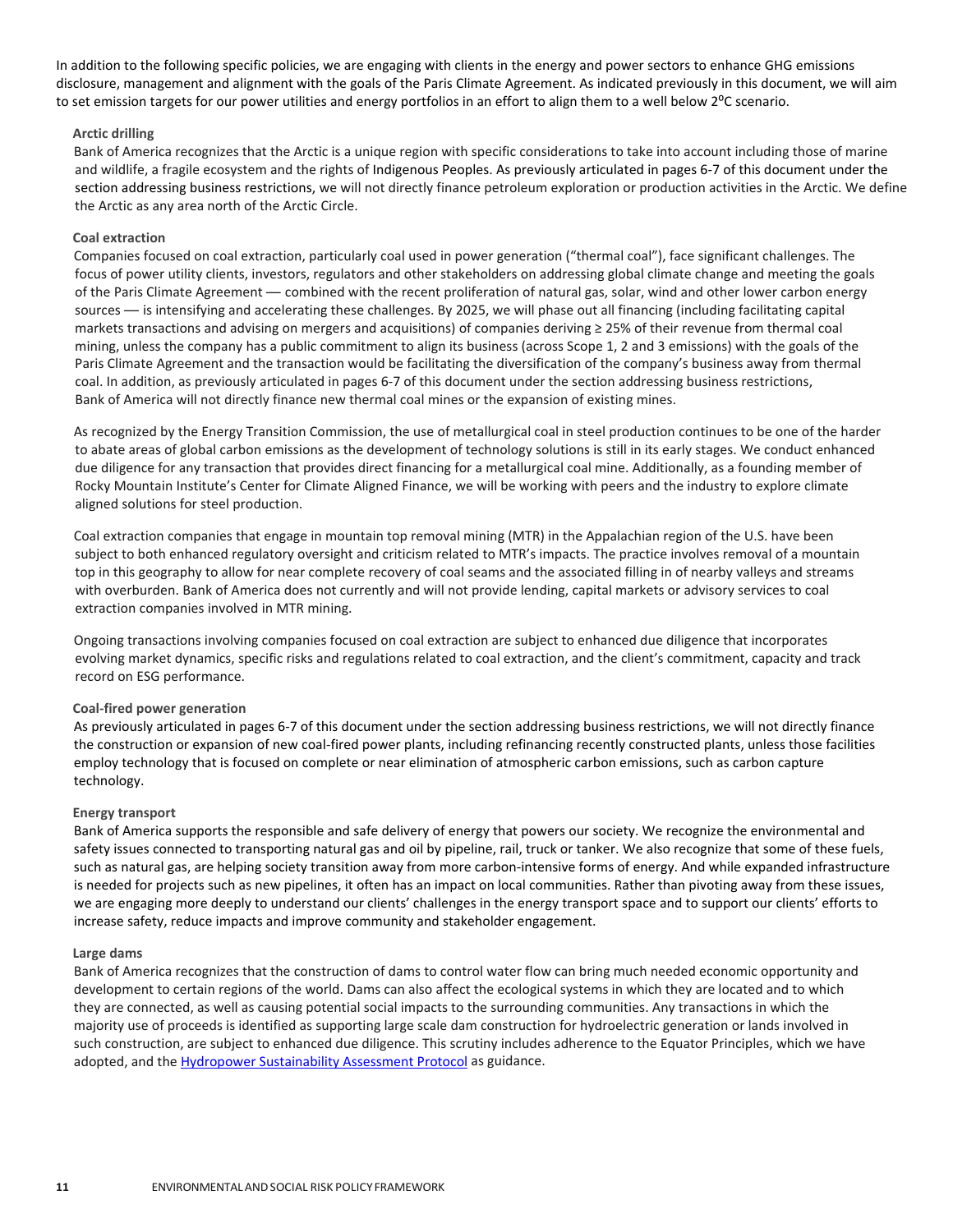#### <span id="page-11-0"></span>**Nuclear energy**

Nuclear power delivers an important part of many nations' energy portfolios. Nearly all comprehensive roadmaps for meeting the Paris Climate Agreement include significant increases in nuclear power as an alternative to carbon-intensive fuels and an important source of ondemand power and enabler of power-intensive industries. Bank of America understands the particular sensitivities regarding the use of nuclear energy, including the safety and handling of nuclear fuel and waste. Transactions in which the majority use of proceeds is identified as clearly intended for the development of nuclear projects are subject to enhanced due diligence, which includes a requirement that clients adhere to regional, national, international and industry best practices, as well as a review of the client's track record on environmental compliance, safety and training.

#### <span id="page-11-1"></span>**Oil sands**

We recognize the concerns raised over the extraction of bitumen from oil sands, particularly in sensitive ecosystems such as those found in Northern Canada. Accordingly, Bank of America conducts enhanced due diligence on all relationships with companies that are focused on oil sands extraction. Site visits to client operations are conducted periodically. These due diligence trips may include meetings with impacted Indigenous Peoples and First Nations communities. These actions are in addition to meeting requirements of the Equator Principles, if applicable.

#### <span id="page-11-2"></span>**Renewable energy**

We have increased our focus on renewable energy sources as part of our efforts to finance the transition to a low-carbon, sustainable economy through our [Environmental Business Initiative](https://about.bankofamerica.com/en-us/what-guides-us/environmental-sustainability.html#fbid%3DpSv1D0kOwxc). We recognize that some renewable energy projects present other environmental and social challenges, such as the impact on wildlife and land use changes, and we include a review of these issues in our due diligence processes. When environmental or social issues of concern are identified, they undergo enhanced due diligence as appropriate.

#### <span id="page-11-3"></span>**World Heritage Sites**

We respect the designation of United Nations Educational, Scientific and Cultural Organization [\(UNESCO](https://en.unesco.org/)) World Heritage Sites,

including areas of cultural and natural value that are deemed to be of national or international significance. As previously articulated in pages 6-7 of this document under the section addressing business restrictions, Bank of America will not knowingly engage in transactions focused on natural resource extraction within UNESCO World Heritage Sites unless there is prior consensus between UNESCO and the host country's governmental authorities such that the activities will not adversely

affect the natural or cultural value of the site.

If client activity is known or anticipated to directly impact a World Heritage Site, relationship managers are directed to notify SMEs within Bank of America's Global ESG Group for further guidance. Review of these situations involves client engagement, a deep review of the client activity, and internal escalation and discussion among senior risk committees.

### <span id="page-11-4"></span>*Financial products and services*

Our product review and business review committees — together with external input that we solicit from clients, consumer advocates and other stakeholders — ensure that our products and services are responsible, in line with Bank of America's values, and are clear and easily understood.

#### <span id="page-11-5"></span>**Artificial Intelligence**

Artificial Intelligence (AI) refers to the capability of a machine to imitate intelligent human behavior. It does so by using mathematical models based on sample training data to make predictions or reach conclusions based on patterns and inference without being specifically programmed to perform the task. At Bank of America we define AI as any model built using the advanced statistical techniques of deep learning, ensemble learning, natural language processing, neural networks or reinforcement learning.

We know that AI, used responsibly, can help inform business decisions and improve our individual client experience. For example, Erica®, our AI-driven virtual financial assistant, helps clients tackle complex tasks and provides personalized guidance to help our Consumer clients stay on top of their finances. We work with internal and external stakeholders to tackle critical questions surrounding AI and its rapidly evolving application for data and technology.

In addition to improving services, we recognize that the use of AI may have unintended adverse effects, including unintentional bias, and have established an AI - Enterprise Policy to mitigate risks in every use of AI. Our AI - Enterprise Policy outlines how we understand, monitor and manage AI risks at Bank of America, consistent with the prevailing laws, regulatory guidance and Bank of America's Risk Framework.

#### <span id="page-11-6"></span>**Consumer debt sales**

Bank of America does not sell our clients' consumer debt. In addition, we will not knowingly provide credit to buyers of consumer debt who employ predatory practices. For advisory or capital markets transactions in which a client is involved in consumer debt sales or purchases, we conduct enhanced due diligence.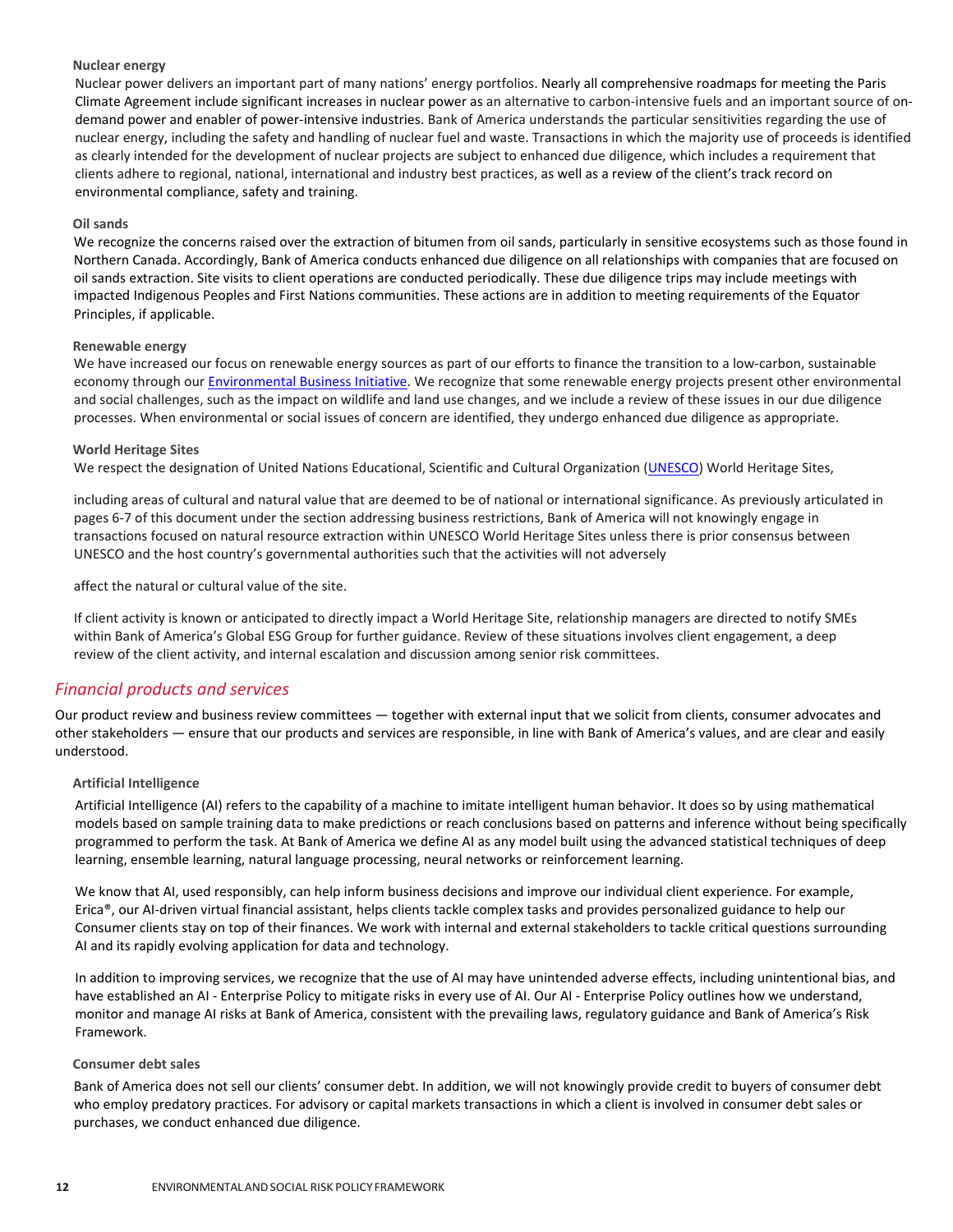#### <span id="page-12-0"></span>**Consumer protection**

Bank of America offers a suite of [simple, safe and transparent banking products](https://www.bankofamerica.com/information/personal/) to help clients manage their financial affairs and goals. All of our consumer banking products and services are subjected to a rigorous review process and are designed to address client needs at a fair and equitable cost, with terms our clients understand. We constantly solicit external feedback to help ensure that our products, solutions and services meet the needs of our clients.

We are committed to fairly and consistently meeting the credit needs of our clients and to complying fully with our Fair Lending Policy, and any other applicable consumer laws and regulations. This includes fair and non-discriminatory access to credit products, terms and conditions, and services throughout the entire credit life cycle. Our commitment to fair lending is the cornerstone of our culture and is clearly articulated in our Fair Lending Policy. All Bank of America employees must comply with the policy, and failure to do so may result in disciplinary action up to and including termination. Our employees participate in mandatory Fair Lending training.

#### <span id="page-12-1"></span>**Overdrafts**

Our overdraft policies are informed by our company's strategy of responsible growth, and we continue to evolve our overdraft policies and procedures to help our clients prevent unnecessary and unanticipated fees. For example, over the last ten years, we have eliminated the ability for a client to overdraft for non-recurring debit card purchases if the client does not have sufficient funds; implemented the Low Dollar Threshold to protect clients from incurring overdraft fees for a very small amount; eliminated the extended overdraft balance charge; and introduced the Advantage SafeBalance Banking account, a low-cost alternative to a traditional checking account that eliminates all insufficient funds fees and overdraft fees.

#### <span id="page-12-2"></span>**Payday lending**

A payday loan is a short-term loan, generally for \$500 or less, that is typically due on the borrower's next payday and requires the borrower to give lenders access to his or her checking account, or to write a post-dated check for the full loan balance that a lender may deposit when the loan is due. As previously articulated in pages 6-7 of this document under the section addressing business restrictions, at Bank of America, we do not offer payday lending services directly to our clients. We also do not provide credit to business clients for which providing payday lending services to consumers is a significant part of their business. We conduct enhanced due diligence for advisory and capital markets transactions involving businesses significantly engaged in payday lending.

#### <span id="page-12-3"></span>**Subprime lending**

Bank of America is committed to providing responsible lending products to clients who have the ability to repay their obligations. There has been significant public focus on financial products with unaffordable, unfair or predatory terms provided to consumers with certain higher risk characteristics, such as low credit scores, previous bankruptcies or foreclosures, recent loan delinquencies or legal judgment. Bank of America does not offer subprime products to clients. For credit, advisory and capital markets transactions with business clients involving a pool of assets, a significant portion of which is from consumers with higher risk characteristics such as described above, we conduct enhanced due diligence.

#### <span id="page-12-4"></span>*Gaming*

To reflect the regulatory determination that gaming establishments are vulnerable to manipulation by money laundering and other financial risks, Bank of America has long maintained an industry-focused approach to the gaming sector. Gaming activities include legal businesses providing gambling activities and operations designed to attract wagering (e.g., gaming devices like slot machines, table games, etc.). Bank of America conducts enhanced due diligence on this sector and requires that all credit requests be underwritten and approved in designated specialty units within Bank of America.

#### <span id="page-12-5"></span>*Human rights*

In addition to our larger approach to human rights, as noted above in *Positions on key issues*, Bank of America has an enhanced due diligence process for transactions that may raise questions related to human rights.

In addition to the enhanced due diligence outlined above, other specific enhanced due diligence elements for these transactions may include the identification of company practices and comparison of these to acceptable standards including industry best practices, incountry laws, standards and norms, and developed country standards; consideration of mitigation steps taken by the client; client policies related to or addressing the issue; level of company transparency; a review against [Bank of America's Code of](http://investor.bankofamerica.com/index.php/corporate-governance/code-of-conduct) Conduct; and consistency with the principles of the [United Nations Universal Declaration of Human Rights](https://www.un.org/en/universal-declaration-human-rights/), th[e ILO's Fundamental](https://libguides.ilo.org/c.php?g=657806&p=4649148) Conventions, and the [United Nations Guiding Principles on Business and Human Rights.](https://www.ohchr.org/documents/publications/guidingprinciplesbusinesshr_en.pdf)

### <span id="page-12-6"></span>*Indigenous Peoples*

Bank of America recognizes that Indigenous Peoples, Native and First Nations communities have cultural beliefs, values and lands that are often under threat. We conduct enhanced due diligence for transactions in which the majority use of proceeds is attributed to identified activities that may negatively impact an area used by or traditionally claimed by an indigenous community. For these transactions, we expect our clients to demonstrate alignment with the objectives and requirements of the [International Finance Corporation \(IFC\)](https://www.ifc.org/wps/wcm/connect/topics_ext_content/ifc_external_corporate_site/sustainability-at-ifc/policies-standards/performance-standards/ps7)  [Performance Standard 7,](https://www.ifc.org/wps/wcm/connect/topics_ext_content/ifc_external_corporate_site/sustainability-at-ifc/policies-standards/performance-standards/ps7) which addresses impacts to Indigenous Peoples including free, prior and informed consent.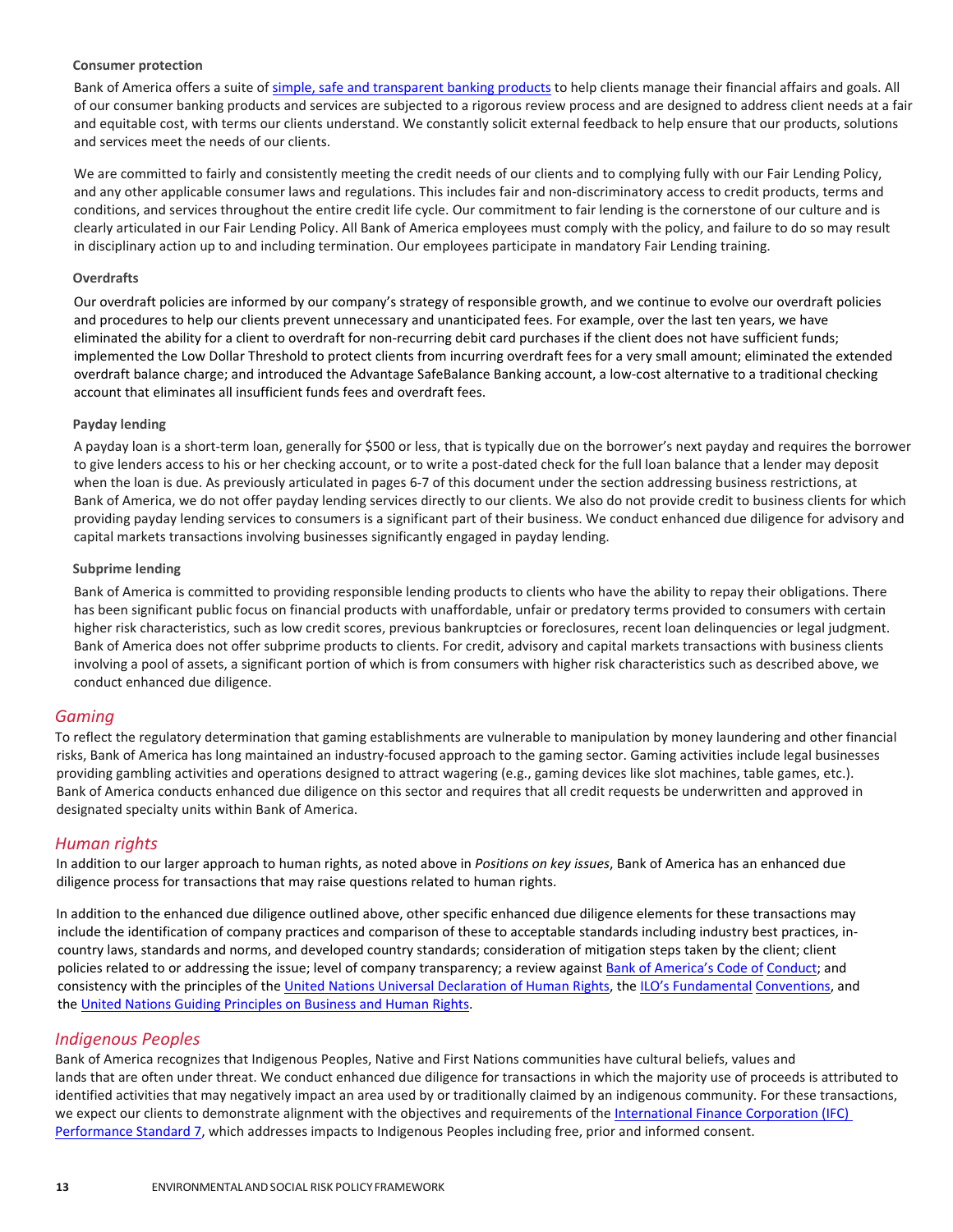# <span id="page-13-0"></span>*Private prisons and detention centers*

The U.S. federal and many state governments currently contract with a small number of private companies to manage certain prisons and detention centers. The growth in this sector has been driven by public and governmental policy that many, including Bank of America, agree require reform. We have evaluated these issues as a company, and we understand they pose many challenging questions, as well as risk to our company. Going forward, as previously articulated in pages 6-7 of this document under the section addressing business restrictions, Bank of America will be exiting business relationships with companies that provide prisoner and immigrant detention services for U.S. federal and state governments.

### <span id="page-13-1"></span>*Tobacco*

We recognize the focus on health impacts associated with tobacco products. Particularly challenging is the rapid increase in usage of and potential addiction to tobacco products by minors through use of next generation products such as vaping. There are many differing views on the benefits of next generation products for smoking cessation for adults, as is evidenced by the current debates in the U.S. and around the globe. We are working to examine these issues and manage our related risk.

To ensure we are engaging our clients on best-in-class practices in this sector, we conduct enhanced due diligence on clients that manufacture and focus on distribution of tobacco-related products. Enhanced due diligence includes reviewing product design, packaging, marketing and sales practices. Our evaluations include understanding client safeguards to prevent the sale of their products to minors, and whether clients employ the same overall practices in developed and developing countries, where consumer protection laws may be less robust.

# <span id="page-13-2"></span>Stakeholder engagement

Bank of America consistently engages external stakeholders for advice and guidance in shaping our ESG practices and priorities. One way we do this is through our National Community Advisory Council (NCAC), a forum made up of senior leaders from civil rights, consumer advocacy, community development, environmental, research and other organizations who provide external perspectives, guidance and feedback on our business policies and products. NCAC members meet with members of our senior leadership team at least twice annually.

# <span id="page-13-3"></span>Our operations and vendors

### <span id="page-13-4"></span>*Operations management*

Bank of America recognizes that a focus on environmental and social issues must begin with addressing impacts from our own operations. We are therefore committed to tracking and managing our progress toward ambitious targets to reduce GHG emissions, and energy, paper, waste and water consumption, as well as increasing the percentage of space that is LEED certified. In 2016, we announced [a set of operational goals](https://about.bankofamerica.com/en-us/what-guides-us/environmental-sustainability-operations-and-employees.html#fbid%3DoO8BruqNlYF) along with a commitment to carbon neutrality and purchasing 100% renewable electricity by 2020. We achieved carbon neutrality and our 100% renewable electricity goal in 2019. For full details on our operational efforts, please see our lates[t ESG Report](https://about.bankofamerica.com/en-us/what-guides-us/report-center.html#fbid%3DhonN3prztOj).

#### <span id="page-13-5"></span>**Environmental management system (EMS)**

We employ an EMS that relies on a comprehensive compliance database to help the Global Real Estate Services Environmental Risk team identify, manage and mitigate risk, and improve performance across our corporate real estate portfolio. Our EMS encourages:

- Stringent compliance with applicable environmental laws and regulations
- Pollution prevention and environmentally sustainable practices
- Continuous improvement in all areas of environmental management

Our EMS includes roles and responsibilities, training, inspections, inventory procedures, formal targets, documentation, measurement, complaint response and emergency procedures. One component of our EMS — Integrated Data for Environmental Applications — is an online tool that enables our employees and partners to understand and manage environmental compliance across our global real estate footprint. Bank of America's strong record of compliance across our real estate portfolio is a direct result of the successful implementation of our EMS.

#### <span id="page-13-6"></span>**Greenhouse gas emissions reductions**

In 2016, we set a goal to become carbon neutral and to reduce our location-based GHG emissions by 50%. At the end of 2019, we had reduced location-based emissions by 56% and achieved carbon neutrality for our operations. This builds on a strong track record of setting and achieving previous GHG emissions reduction goals. More detail on our GHG emissions reduction progress and our suite of operational goals can be found in our [ESG Report](https://about.bankofamerica.com/en-us/what-guides-us/report-center.html#fbid%3DhonN3prztOj) and our [submission to CDP](https://www.cdp.net/en/responses/1452).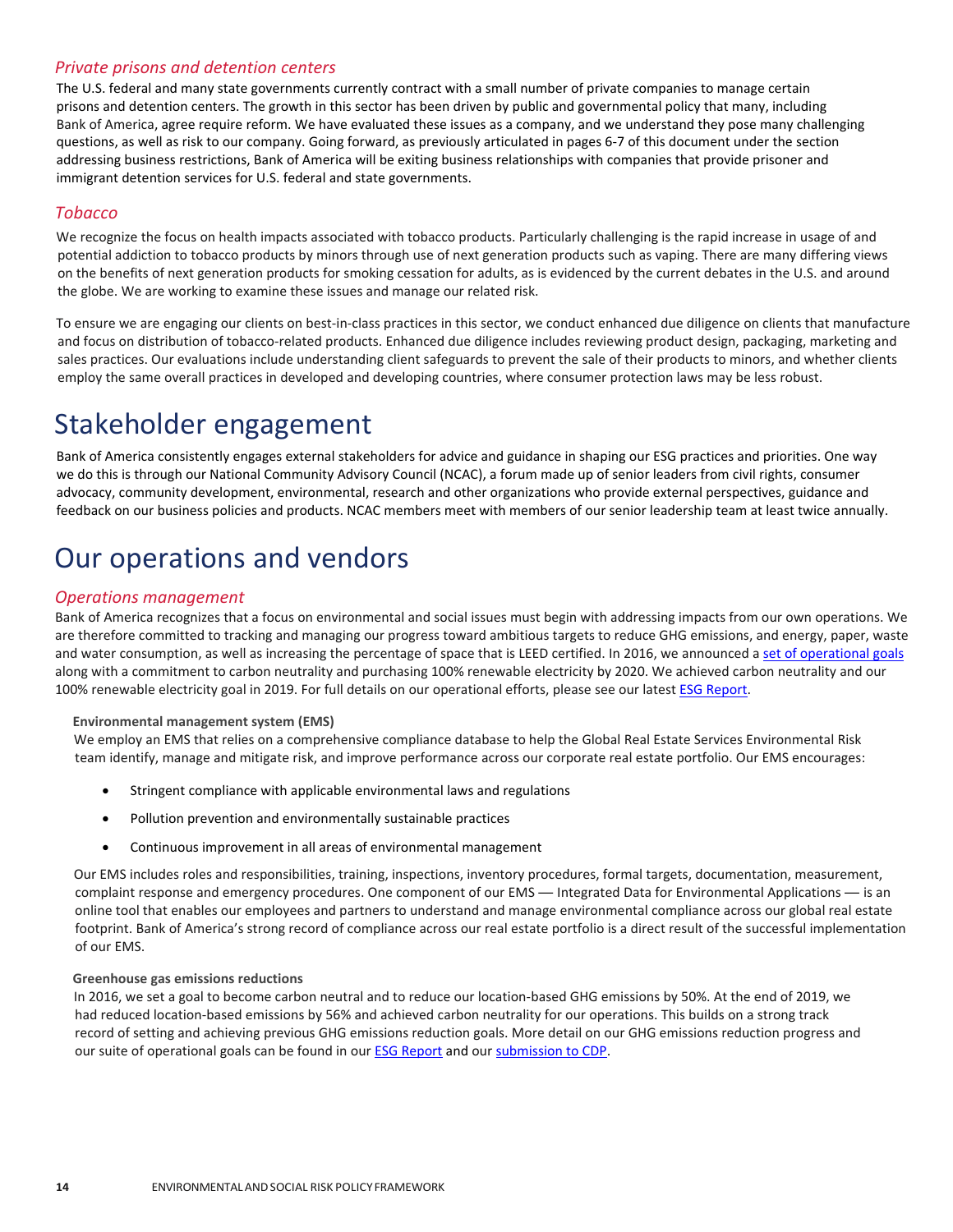#### <span id="page-14-0"></span>**Scope 3 emissions**

Since 2012, we have calculated and disclosed all relevant categories of Scope 3 GHG emissions, with the exception of indirect emissions attributed to the financial products and services we provide our clients ("financed emissions"), for which no methodology previously existed. As discussed earlier, in 2020, we joined PCAF and worked with other financial institutions to create The Global GHG Accounting & Reporting Standard, committing to calculate and disclose our financed emissions in accordance with the Standard. Over time, we will use the information we learn from this reporting to set targets on our financed emissions. We also will build on the lessons we have learned from the historical tracking and reporting of GHG emissions attributed to a portion of our U.S. power utility loan portfolio, which we continue to include in our annual reporting. More detail on our utility portfolio emissions can be found in our latest ESG [Report.](https://about.bankofamerica.com/en-us/what-guides-us/report-center.html#fbid%3DhonN3prztOj)

#### <span id="page-14-1"></span>*Our vendors*

We are dedicated to doing business with suppliers that respect ethics, human rights, diversity and inclusion, and the environment. We set expectations of our suppliers through our [Vendor Code of Conduct,](https://about.bankofamerica.com/assets/pdf/Bank_of_America_Vendor_Code_of_Conduct.pdf) which we expect all suppliers to adhere to while conducting business with or on behalf of Bank of America. The standards contained within this code are based on internationally recognized norms, includin[g the International Labour Organization's Fundamental Conventions,](https://www.ilo.org/declaration/info/publications/WCMS_095895/lang--en/index.htm) the United Nations Universal [Declaration of Human Rights](https://www.un.org/en/universal-declaration-human-rights/) and the [United Nations Guiding Principles on Business and Human Rights.](https://www.ohchr.org/documents/publications/guidingprinciplesbusinesshr_en.pdf) We reserve the right to monitor compliance with the code using a reasonable and risk-based approach and framework that are suitable for small and diverse-owned businesses as well as larger businesses with more mature compliance programs. Our contract templates contain representations and warranties to ensure that our suppliers use socially and environmentally beneficial practices relevant to and in line with best practices in their particular industry. Additionally, ou[r Modern Slavery Statement](https://about.bankofamerica.com/assets/pdf/Modern-Slavery-Act.pdf) sets forth the steps we take to guard against modern slavery and human trafficking in our supply chain.

#### <span id="page-14-2"></span>**Vendor engagement**

Our approach is reinforced by our Environmental, Social and Governance Assessment process, which helps us monitor adherence to the expectations set forth in our *Vendor Code of Conduct*. The assessment provides insight into how well potential suppliers are managing ESG risk prior to vendor selection. Using the same approach, if a current supplier does not achieve an acceptable ESG Assessment score, we communicate with them regarding findings, then ask the supplier to take action, and track to resolution.

In addition, since 2009, we have invited suppliers to respond to the CDP (formerly Carbon Disclosure Project) supply chain questionnaire, which helps us understand climate change impacts on our vendors' businesses and associated risks related to our global supply chain. In 2016, we set our first-ever public goals to address GHG emissions in our supply chain with two vendor engagement goals: to maintain a response rate to CDP supply chain information requests of at least 90%, and for 90% of CDP supply chain responding vendors to disclose GHG emissions. More detail on our progress relative to these goals can be found on ou[r website.](https://about.bankofamerica.com/en-us/what-guides-us/vendor-management.html?bcen=8a6b&fbid=vagqkbor74S)

#### <span id="page-14-3"></span>**Vendor diversity**

We are committed to supporting diverse-owned vendors because we believe this strengthens communities as well as our supply chain by driving innovation and competition. On average, we spend more than \$2 billion annually with certified diverse-owned companies and award scholarships for executive education and entrepreneurial programs to help diverse business owners take their companies to the next level. We also are corporate members of several non-governmental organizations that focus on diverse-owned vendor development. These initiatives are helping drive impact while building resiliency throughout our supply chain.

# <span id="page-14-4"></span>Reporting and disclosure

Bank of America annually publishes ou[r ESG Report](https://about.bankofamerica.com/en-us/what-guides-us/report-center.html#fbid%3DhonN3prztOj) covering areas relevant to this ESRP Framework, including the development of products and services to address the needs and concerns of low- and moderate-income communities, our financing in support of environmental and social goals, our progress toward public goals, as well as specific transactions that are escalated due to heightened environmental and social risks. This reporting provides transparency to stakeholders on the nature of the transactions and issues that are escalated and demonstrates robust risk management routines and governance. As part of this, we report and disclose:

- Details of transactions subject to the Equator Principles
- The number and nature of transactions reviewed by the committees responsible for reputational risk review
- Case studies of specific transactions that were reviewed and issues identified, with client information removed

Bank of America also annually publishes [a Human Capital Management Report](http://investor.bankofamerica.com/news-releases/news-release-details/bank-america-issues-2020-human-capital-management-report), which details the many programs and resources, as well as supporting data, that contribute to making our company a great place to work across four primary focus areas: being a diverse and inclusive workplace; attracting and retaining exceptional talent; providing holistic benefits supporting teammates' physical, emotional and financial wellness; and recognizing and rewarding performance.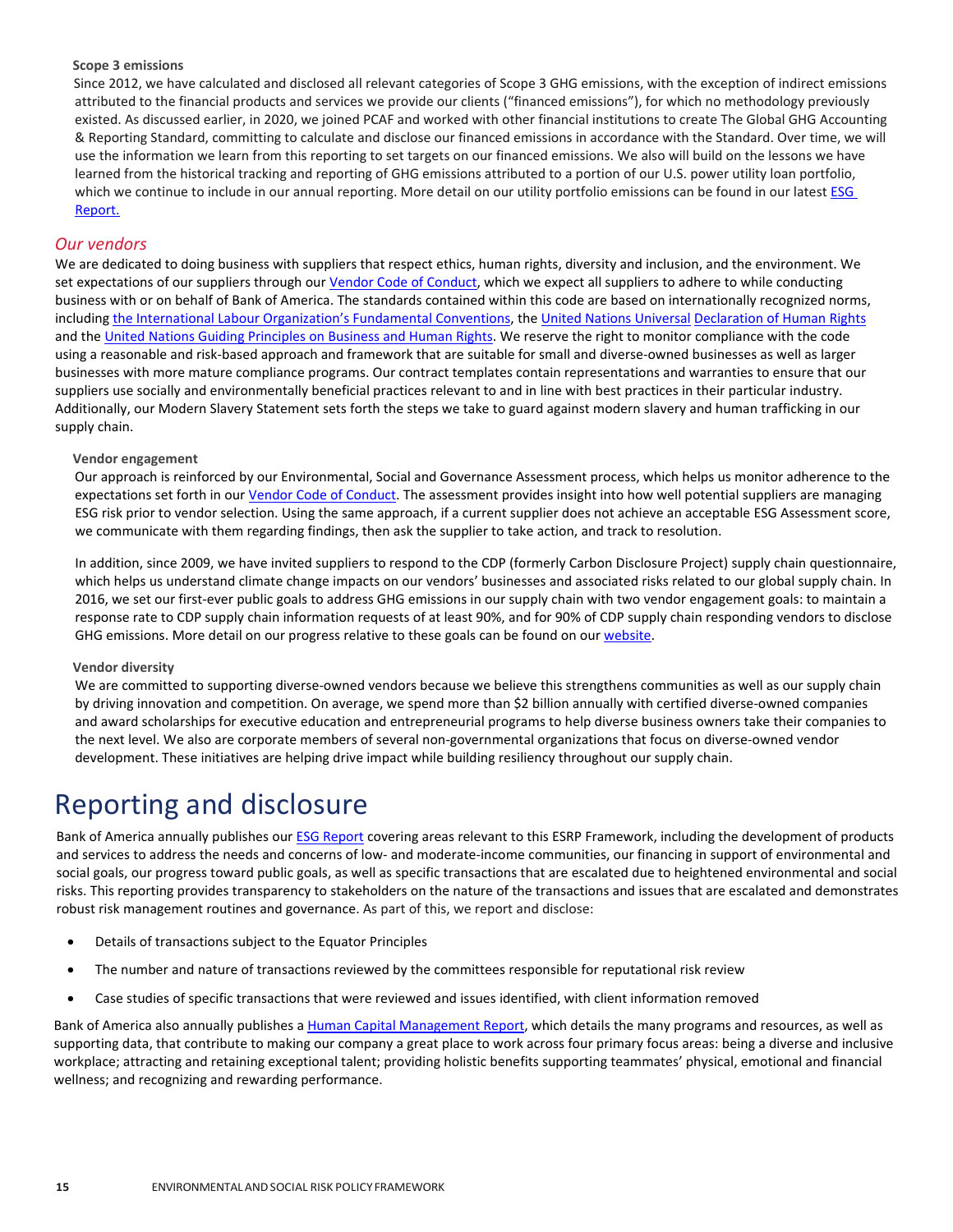# <span id="page-15-0"></span>Our workforce and employment practices

Being a great place to work is the foundation of how we drive responsible growth. Central to that is being an inclusive workplace for all of our employees, creating opportunities for growth and development, recognizing and rewarding performance, and supporting our employees' physical, emotional and financial wellness.

### <span id="page-15-1"></span>*Diversity and inclusion*

Being a diverse and inclusive company is core to our ability to serve the needs of our clients. We are strengthened by the diverse backgrounds, experiences and perspectives of our employees, and we strive to ensure our workforce represents the clients and communities we serve — in thought, style, experience, culture, race, ethnicity, gender identity and sexual orientation. The value we deliver as a company is strengthened when we bring broad perspectives together to meet the needs of our diverse stakeholders. We have a long history of being recognized as a leader in maintaining a diverse and inclusive workplace free of discrimination. At all levels of the company, we focus on attracting, retaining and developing our diverse talent. Our Board and its committees play a key role in the oversight of our culture, holding management accountable for the highest principles of ethical and professional conduct and a commitment to being a great place to work.

To help drive a culture of inclusion, we have developed and provide employees access to a range of programs and resources focused on building understanding and driving progress in the workplace. Expanding our perspectives is a critical aspect of how we drive a culture of inclusion, and open dialogue can help our employees gain a greater understanding and appreciation for one another and the critical challenges facing our communities. Now more than ever, we need to be comfortable with uncomfortable conversations and deepen our understanding through self-education of people's differences. At Bank of America, we call these 'courageous conversations.' In 2020, we introduced new guides and toolkits to further drive conversations and help our employees be advocates and leaders during uncertain times. More than 165,000 employees participated in courageous conversations in 2020 alone. In addition, our inclusion learning and development programs combine virtual and in-person discussions to connect employees at all levels across the organization. This targeted programing helps drive a culture of mutual respect and promote teamwork and positive engagement. We remain committed to offering teammates opportunities to connect, learn, build leadership skills and help advance our company priorities by joining any of our 11 Employee Networks, which now have more than 180,000 members worldwide.

Our company's ethos is to support in both policy and practice equal opportunities for employment, advancement and professional development, and prohibit discrimination or harassment of any kind on the basis of race, color, religious creed, religion, sex (including pregnancy, childbirth or related medical condition), genetic information, gender, gender identity, gender expression, sexual orientation, national origin, citizenship status, age, ancestry, marital status, medical condition, physical or mental disability status, military and veteran status, or any other factor that is irrelevant to employment and advancement or prohibited by law. An example of the tools and processes we have in place to ensure that every employee is treated with dignity and respect is our Code of [Conduct.](http://investor.bankofamerica.com/index.php/corporate-governance/code-of-conduct)

### <span id="page-15-2"></span>*Fair wages*

We have a strong pay-for-performance compensation philosophy across our company. Being paid competitively and fairly for the work each of us does in our roles, at all levels of our organization, is key to this philosophy — and delivering sustainable, responsible growth.

Our strategy, programs and actions are guided by our commitment to be a leader in the solution for equal pay for equal work, contributing to the advancement of women and people of color both within our workforce and in society as a whole. We pay our teammates fairly based on market rates for their roles, experience and how they perform, and we regularly benchmark against other companies both within and outside our industry to help ensure our pay is competitive.

Core to our strategy is our support for a competitive minimum rate of pay. We are an industry leader in establishing an internal minimum rate of pay above all mandated minimums for our U.S. hourly teammates and have made regular increases over the past several years. Our minimum hourly wage for U.S. teammates was raised to \$20 in the first quarter of 2020, more than one year earlier than planned.

Over the past three years, we also have awarded \$1.6 billion in special compensation awards to approximately 95% of our teammates in recognition of their efforts in driving responsible growth.

# <span id="page-15-3"></span>*Health and Safety*

We take many broad-ranging steps to protect our employees' physical and emotional wellness. We ensure our employees maintain access to critical medical resources through 24/7 virtual telehealth resources, including coronavirus testing at no-cost, and provide resources to assist with childcare and elder care. Our dedicated team of Life Event Services consultants provide personalized support to teammates, and we offer 24/7 confidential counseling through our Employee Assistance Program for teammates and their immediate family members; this is in addition to access to physical wellness and mental health resources.